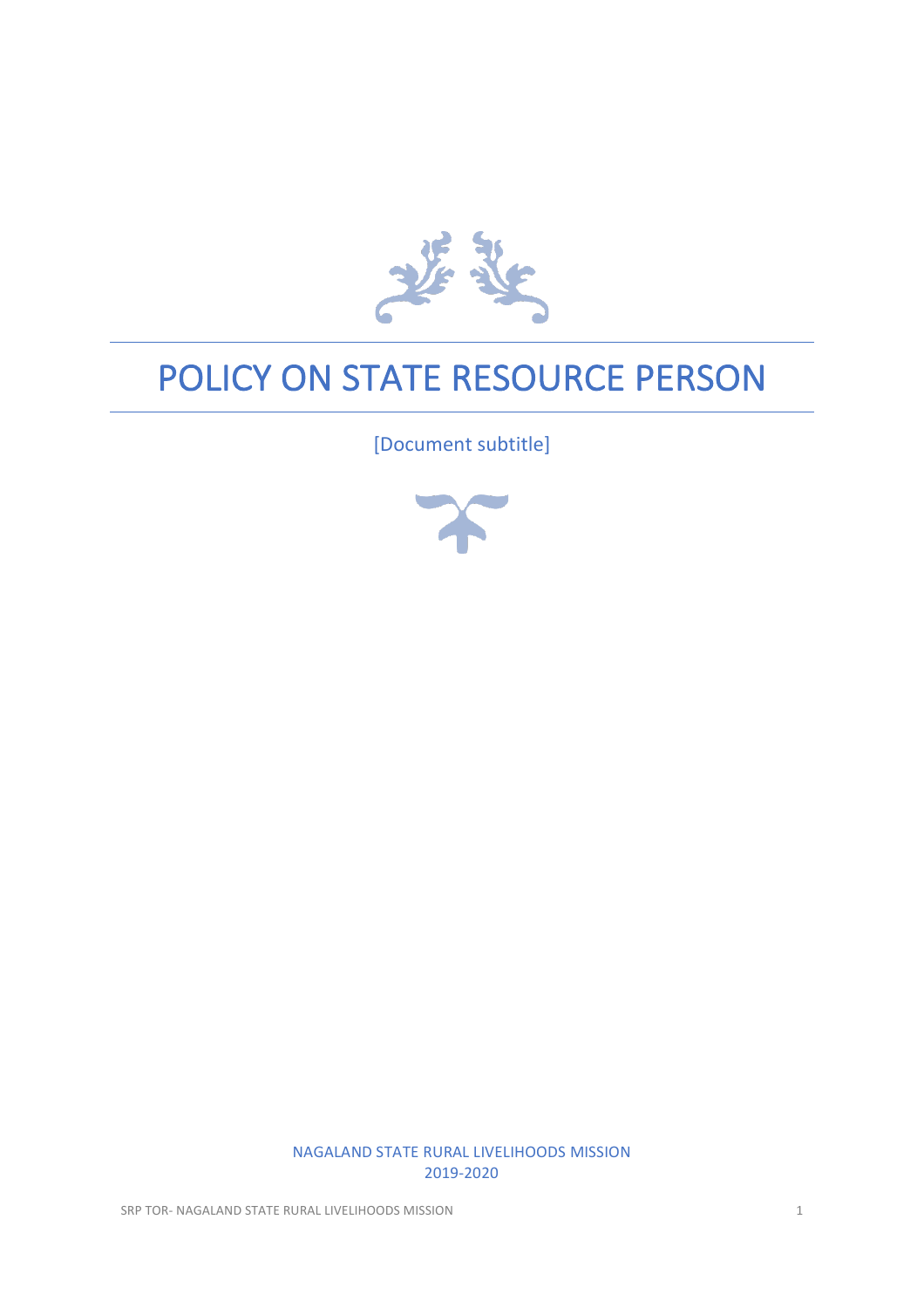# Table of Contents

| RP Selection Criteria & Parameters: External Resource Person (Professionals)  6           |
|-------------------------------------------------------------------------------------------|
|                                                                                           |
|                                                                                           |
|                                                                                           |
|                                                                                           |
|                                                                                           |
|                                                                                           |
|                                                                                           |
|                                                                                           |
|                                                                                           |
|                                                                                           |
| Thematic/Domain and No. of Resource Person required at State level and District Level  15 |
| Thematic/Domain and No. of Resource Person required at Block Level 16                     |
| Type of Resource Person, Target Groups, Training Area, Approval Authority17               |
|                                                                                           |
|                                                                                           |
|                                                                                           |
|                                                                                           |
|                                                                                           |
|                                                                                           |
|                                                                                           |
|                                                                                           |
|                                                                                           |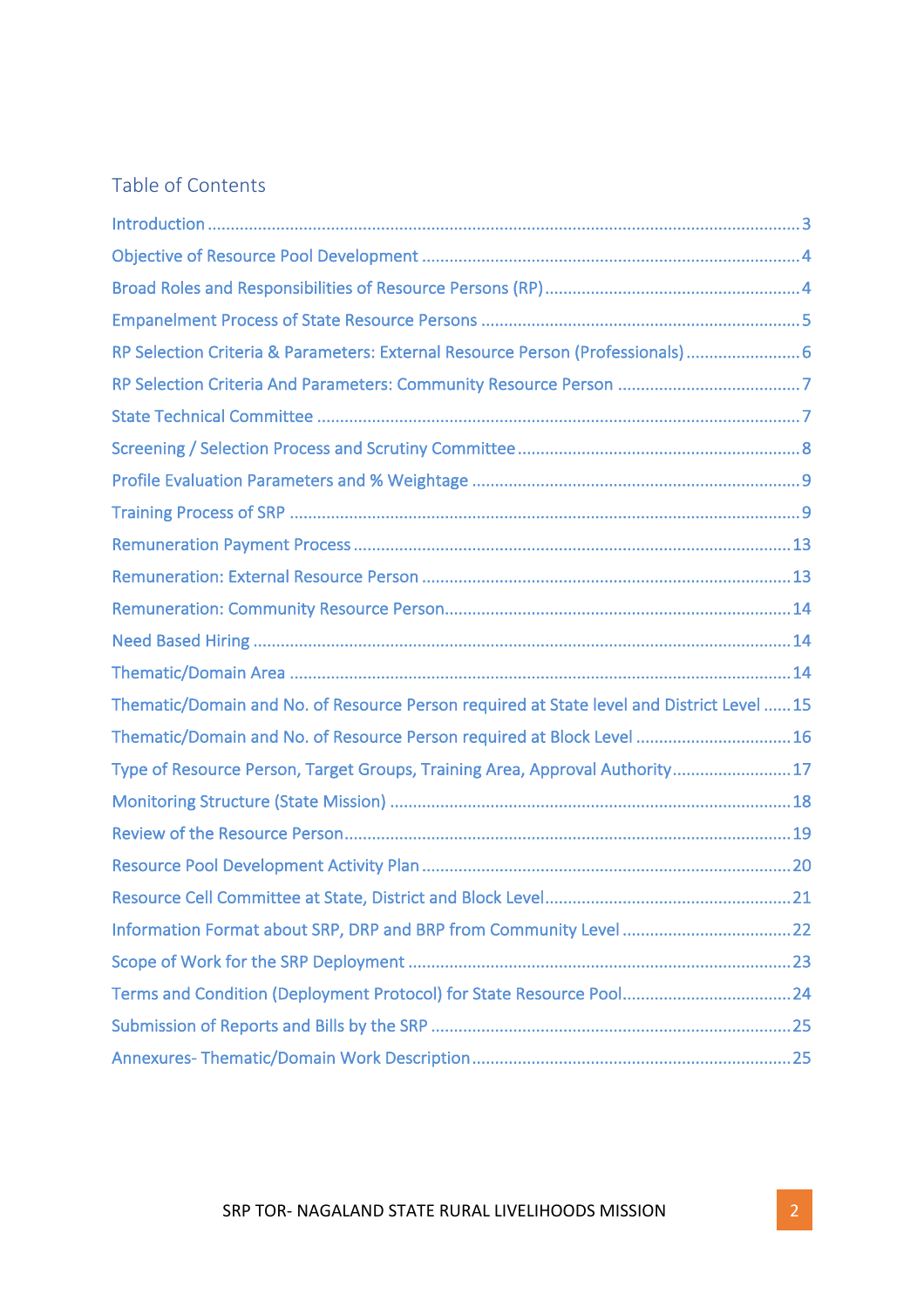### **Introduction**

The Government of India launched Deen Dayal Antyodaya- National Rural Livelihoods Mission (DAY-NRLM) in June 2011 under the Ministry of Rural Development (MoRD). The mission aims at creating efficient and effective institutional platforms *[Self Help Groups (SHG)* and their *Village Level Organisation (VLO) and Cluster/Block Level Federation (CLF/BLF)]* of the rural poor enabling them to increase household incomes through sustainable livelihoods and improved access to financial and public services. DAY-NRLM is designed to facilitate shift of the States from the allocation based strategy to a demand driven strategy, enabling the States to formulate their own poverty reduction plans. It functions in a mission mode for target based-time bound delivery of outcomes following a bottom-up demand driven approach which would allow the States to formulate their own poverty alleviation plans on the basis of available allocation, resources and skills.

The Government of Nagaland under the Chairmanship of the Chief Minister has constituted the Nagaland State Rural Livelihood Mission, a Professionally managed autonomous society in  $13<sup>th</sup>$  September 2012. The mandate of NSRLM is to promote community driven mission for eradication of poverty in the State which ensures inclusion of neglected, deprived and vulnerable poor communities in mainstream through strong grassroots financially sustainable institutions of the poor for diversified sustainable livelihoods. Mission Management Units have been set up at the State, District and Blocks as a dedicated support structure for effective implementation of the mission activities in the State.

The sustainability of the Mission depends primarily on the quality of the institutions and its cadres. Continuous capacity inputs to enhance the knowledge and skill base of the human resources *i.e.* both staff as well as community cadres is essential to give a strategic dimension to the programme and to strengthen the institutions. Therefore, NSRLM consistently focus on Community centered Capacity Building activities. It ensures the mission intervention is made through different community level institutions like SHGs and their Village Level Organizations and Cluster/Block Level Federations along with various community level cadres including but not limited to such as Master Book Keepers, Village Facilitators, Community Service Providers, Bank Sakhis and Internal CRPs. Till date more than 1500 different types of Community Cadres are engaged on need based support to the Community Institutions at the Village level.

The dynamic nature of the Mission demands taking up various higher-level capacity building measures through training, exposures, handholding etc. resulting in huge human resources to be deployed to deliver different functions at various levels. To facilitate this burgeoning requirement, NSRLM is committed to develop pool of Resource Persons at the State, District and Block level, viz, 7-15 State Resource persons at the State Level, 7-15 District Resource Persons per District, and 7-25 Resource Persons per Block respectively. The District Resource Cell will be at the DMMU office, while the Block Resource Cell will be in the 9 Resource Blocks (fig-table). They will be trained and empanelled by the State Mission, wherein their services will be procured on need based for meeting capacity building needs of staff, community members, leaders and their cadres. The resource person will not only meet the CB needs but also identify existing CB gaps which needs to be filled.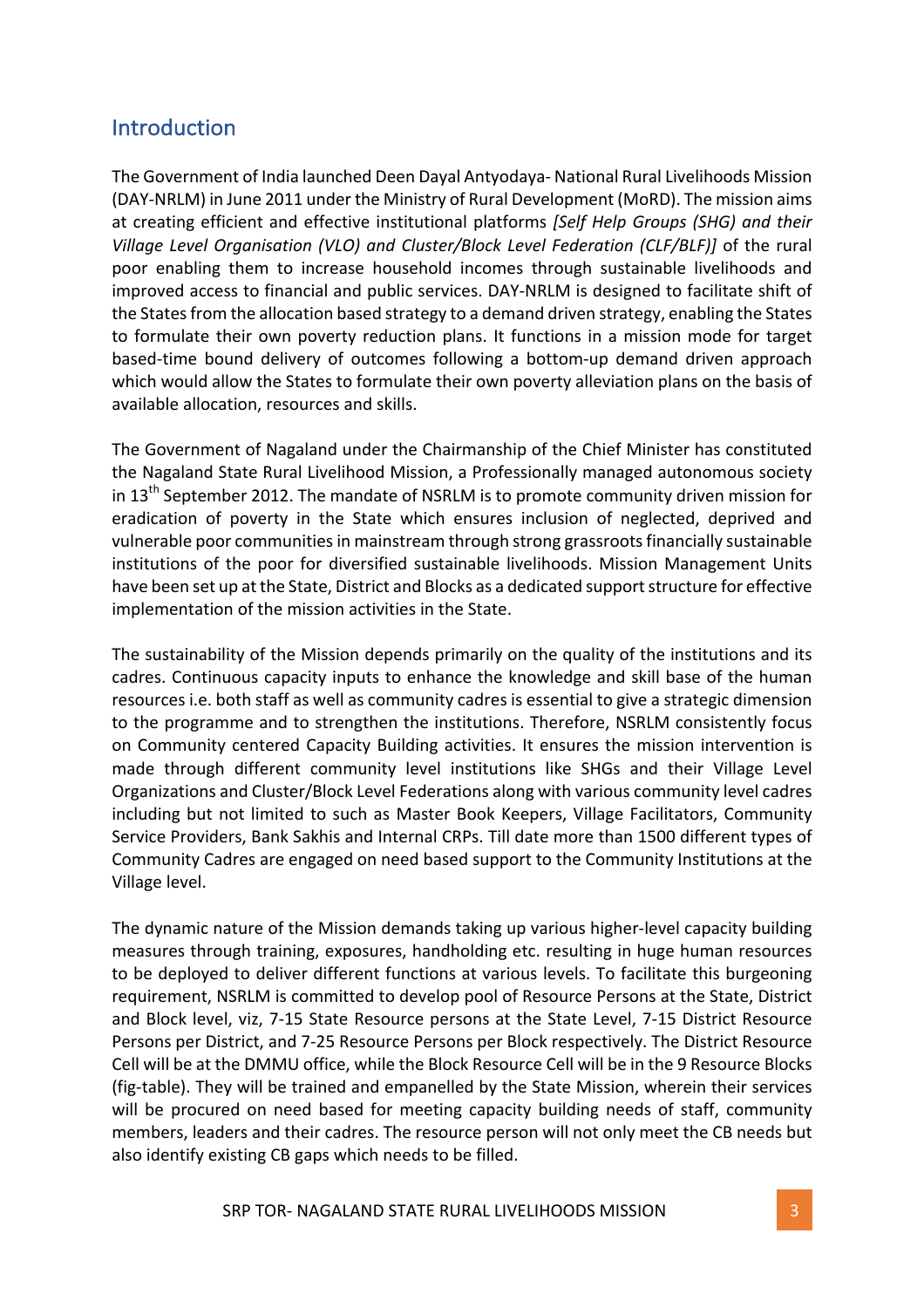| <b>List of Districts and Blocks for Resource cell</b> |                  |                |  |  |  |  |
|-------------------------------------------------------|------------------|----------------|--|--|--|--|
| <b>SN</b>                                             | <b>DISTRICT*</b> | <b>BLOCKS*</b> |  |  |  |  |
| 1                                                     | Dimapur          | Chumukedima    |  |  |  |  |
| $\overline{2}$                                        | Kiphire          | Kiphire        |  |  |  |  |
| 3                                                     | Kohima           | Jakhama        |  |  |  |  |
| 4                                                     | Longleng         | Longleng       |  |  |  |  |
| 5                                                     | Mokokchung       | Changtongya    |  |  |  |  |
| 6                                                     | Mon              | Mon            |  |  |  |  |
| 7                                                     | Peren            | Jalukie        |  |  |  |  |
| 8                                                     | Phek             | Pfutsero       |  |  |  |  |
| 9                                                     | Tuensang         | Atibung        |  |  |  |  |
| 10                                                    | Wokha            | Wokha          |  |  |  |  |
| 11                                                    | Zunheboto        | Satakha        |  |  |  |  |

\*Subject to change

The development of resource pool at State, District and Block level will encompass different thematic related to Development Sector, particularly with relevant experience and expertise in poverty reduction and livelihoods for organising various State, District And Block level training program for Mission staff, resource persons, line department and community level cadres. Also services of resource persons will be procured for specific ToR based work on different components of mission.

Resource Person should have profound understanding on "Dimensions of

Poverty" and "Social-Economic-Cultural issues", "Gender issues", "Livelihood" in the context of Nagaland. And s/he should be committed to participatory processes and have good facilitation skills and hands-on extensive experience of working in rural development projects (community driven development project). Areas of expertise including but not limited to Institution Building & Capacity building; Social Inclusion-Social Development; Gender/FHNW; Livelihoods; and Micro Finance & Financial Inclusions. c.

# Objective of Resource Pool Development

- To develop pool of dedicated and trained resource person at Block, District and State level
- To strengthen the Community Cadres in order to accelerate communitization.
- To scale up the programme without compromising with the quality parameters.
- To develop relevant capacity building material required for different trainings.

# Broad Roles and Responsibilities of Resource Persons (RP)

One of the main objectives of this guiding document for SRP is to delineate the roles and responsibilities of the SRPs in providing continuous, proficient and knowledgeable mentoring supports to SRLMs. Therefore, those who can guide and support the assigned SRLM through their understanding and experience and offer technical assistance and capacity building to help plan, execute, monitor, and document farm livelihood activities. The specific roles of SRPs as envisaged are:

- a. Planning: Support the SRLM in developing an implementation plan for respective thematic
- b. **Execution**: Support SRLM in execution of the respective thematic interventions.
- c. Monitoring, Evaluation and Documentation: Support SRLM to develop robust field monitoring system at all levels (State, district, block and village), capturing and validation of MIS, maintenance of updated MIS continuously, in house evaluation or through third party evaluation agencies by drafting TOR, evaluation of bids and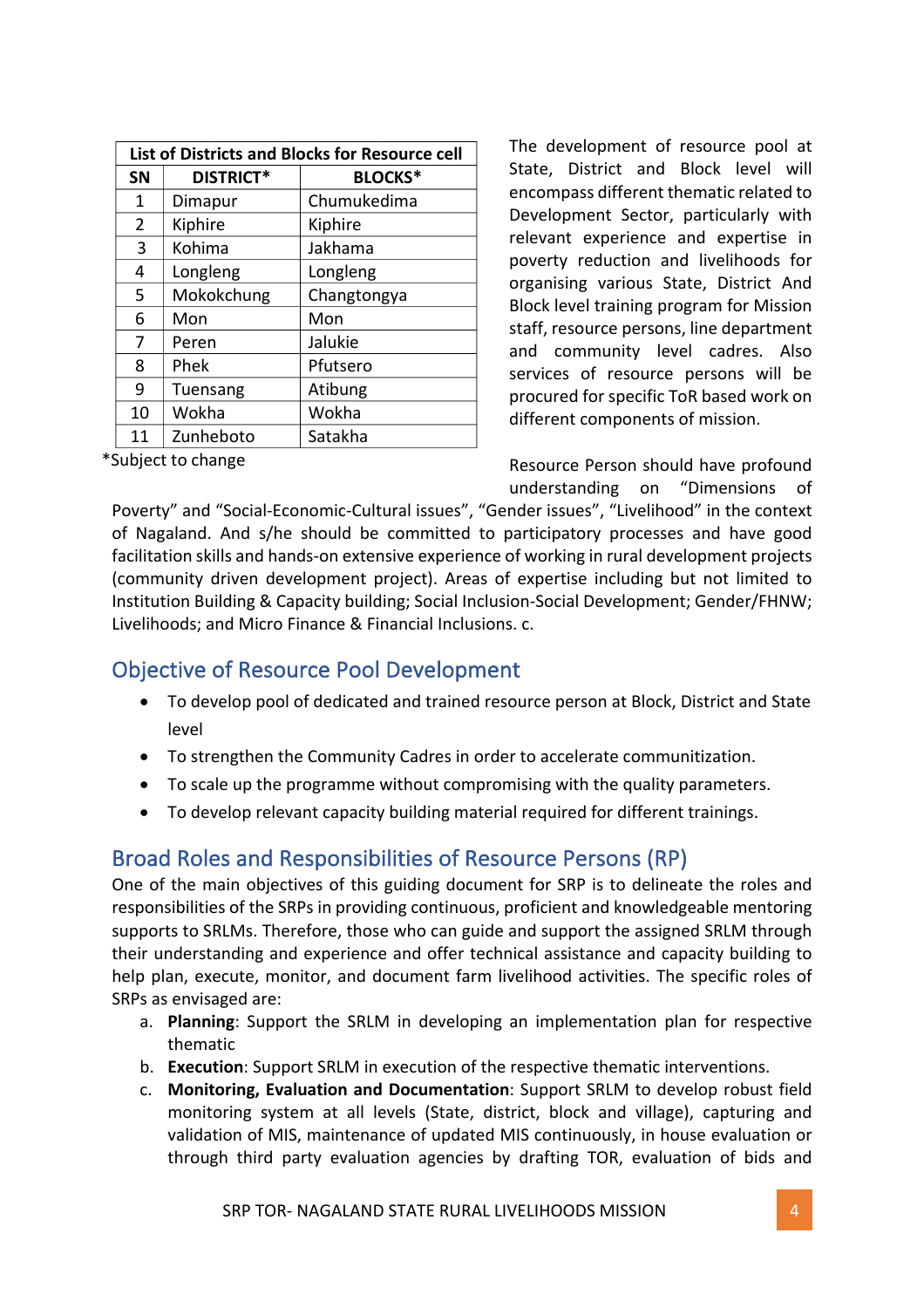negotiation of contracts and monitoring of evaluations and similar activities for ongoing and post project documentation.

- d. **Immersion site development**: Support SRLM in creating immersion sites for respective interventions in a cluster of adjoining 2-3 villages.
- e. **Training and capacity building**: Support SRLM in developing training materials, preparation of training modules, execution of training and capacity building events, field demonstration etc.



### **Empanelment Process of State Resource Persons**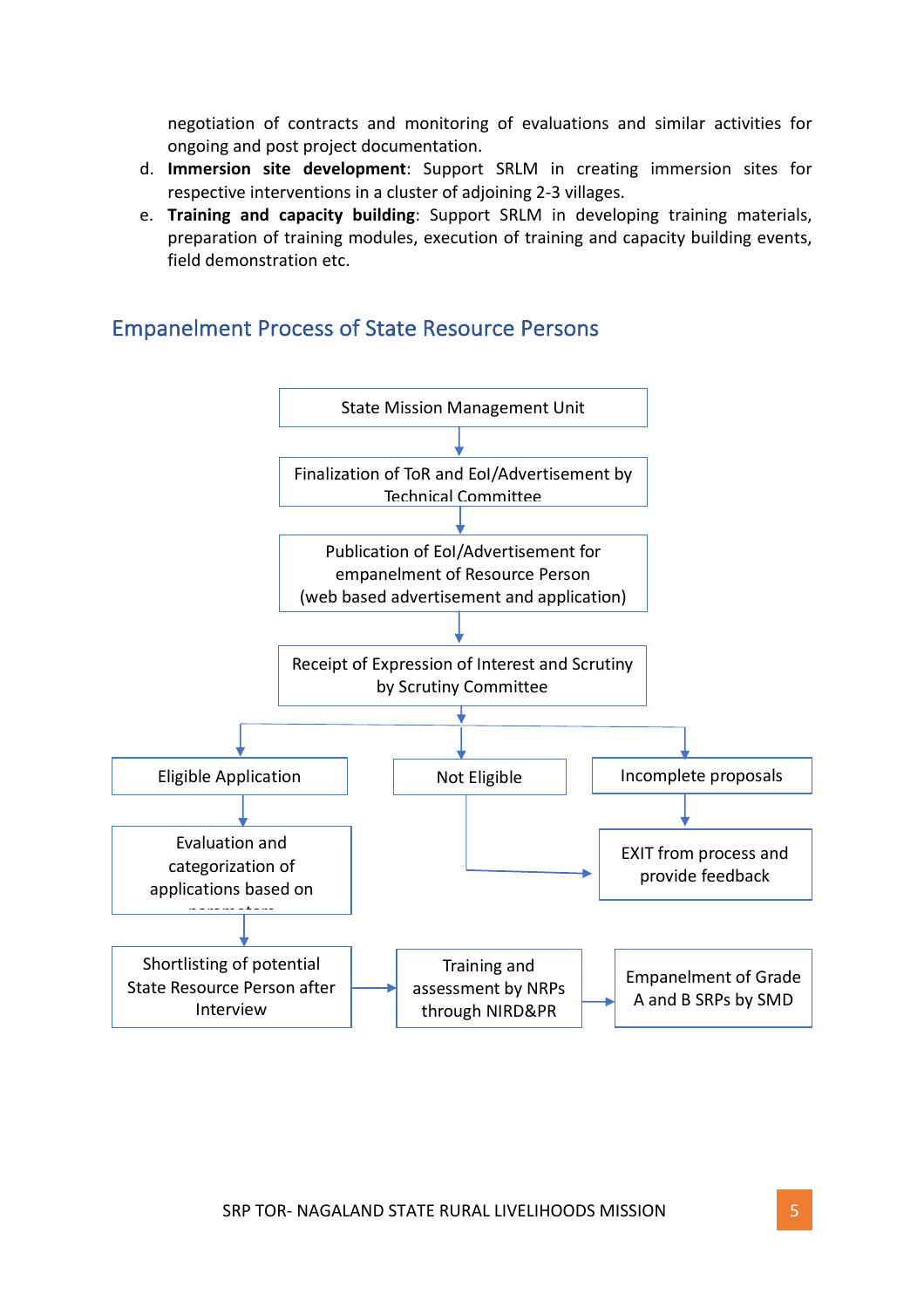# RP Selection Criteria & Parameters: External Resource Person (Professionals)

| Eligibility     | <b>State level</b>                                                                                            |                                      |              | <b>District level</b>                                        |                             |              | <b>Block level</b>                   |                                         |               |
|-----------------|---------------------------------------------------------------------------------------------------------------|--------------------------------------|--------------|--------------------------------------------------------------|-----------------------------|--------------|--------------------------------------|-----------------------------------------|---------------|
| <b>Criteria</b> |                                                                                                               |                                      |              |                                                              |                             |              |                                      |                                         |               |
| Category        | A                                                                                                             | B                                    | $\mathbf{C}$ | А                                                            | B                           | C            | A                                    | B                                       | C             |
| Qualification   |                                                                                                               | Graduate and above in any discipline |              | Graduate and above in any discipline                         |                             |              | Graduate and above in any discipline |                                         |               |
| Total           | $> 10$ years                                                                                                  | > 7 years                            | > 5 years    | 7<br>years<br>$\geq$                                         | > 5 years of                | > 3<br>years | > 4 years                            | > 3 years                               | > 2 year      |
| Experience      | relevant                                                                                                      | of relevant                          | relevant     | relevant                                                     | relevant                    | relevant     | of relevant                          | of relevant                             | of relevant   |
|                 | experience                                                                                                    | experience                           | experience   | experience                                                   | experience                  | experience   | experience                           | experience                              | experience    |
| Experience      | > 5 years                                                                                                     | > 3 years                            | > 2 years    | > 3 years                                                    | > 2 years                   | $>1$ years   | $>1.6$ years                         | $>1$ years                              | $> 0.6$ years |
| Training<br>ın  |                                                                                                               |                                      |              |                                                              |                             |              |                                      |                                         |               |
| as RP           |                                                                                                               |                                      |              |                                                              |                             |              |                                      |                                         |               |
| Minimum         | 40                                                                                                            | 35                                   | 30           | 35                                                           | 30                          | 30           | 25                                   |                                         |               |
| Age             |                                                                                                               |                                      |              |                                                              |                             |              |                                      |                                         |               |
| Language        |                                                                                                               |                                      |              | Proficiency in write, read and speak in English and Nagamese |                             |              |                                      | Proficiency in write, read and speak in |               |
| Proficiency     |                                                                                                               |                                      |              |                                                              |                             |              |                                      | Nagamese and local dialect              |               |
| Other-1         |                                                                                                               | 10% of the resource persons          |              |                                                              | 10% of the resource persons |              |                                      | 50% candidates should be from SHG       |               |
|                 | may be taken from community cadre.<br>may be taken from community cadre.<br>Members/Cadres.                   |                                      |              |                                                              |                             |              |                                      |                                         |               |
|                 | Note: Community Resource Person Selection criteria and parameters from amongst the community Cadre/ Community |                                      |              |                                                              |                             |              |                                      |                                         |               |
|                 |                                                                                                               | Institutions is given in Table below |              |                                                              |                             |              |                                      |                                         |               |
| $N = 1 - 1$     |                                                                                                               |                                      |              |                                                              |                             |              |                                      |                                         |               |

Note:

• Relaxation in age will be given to retired person, who are keen in this assignment

• Preference will be given to local candidates having experience of working in Nagaland, engaged as part time/freelance professionals, young professionals from Agri & Allied, MSWs, empanelled with other organisations, agencies and have exposure to SHG movement.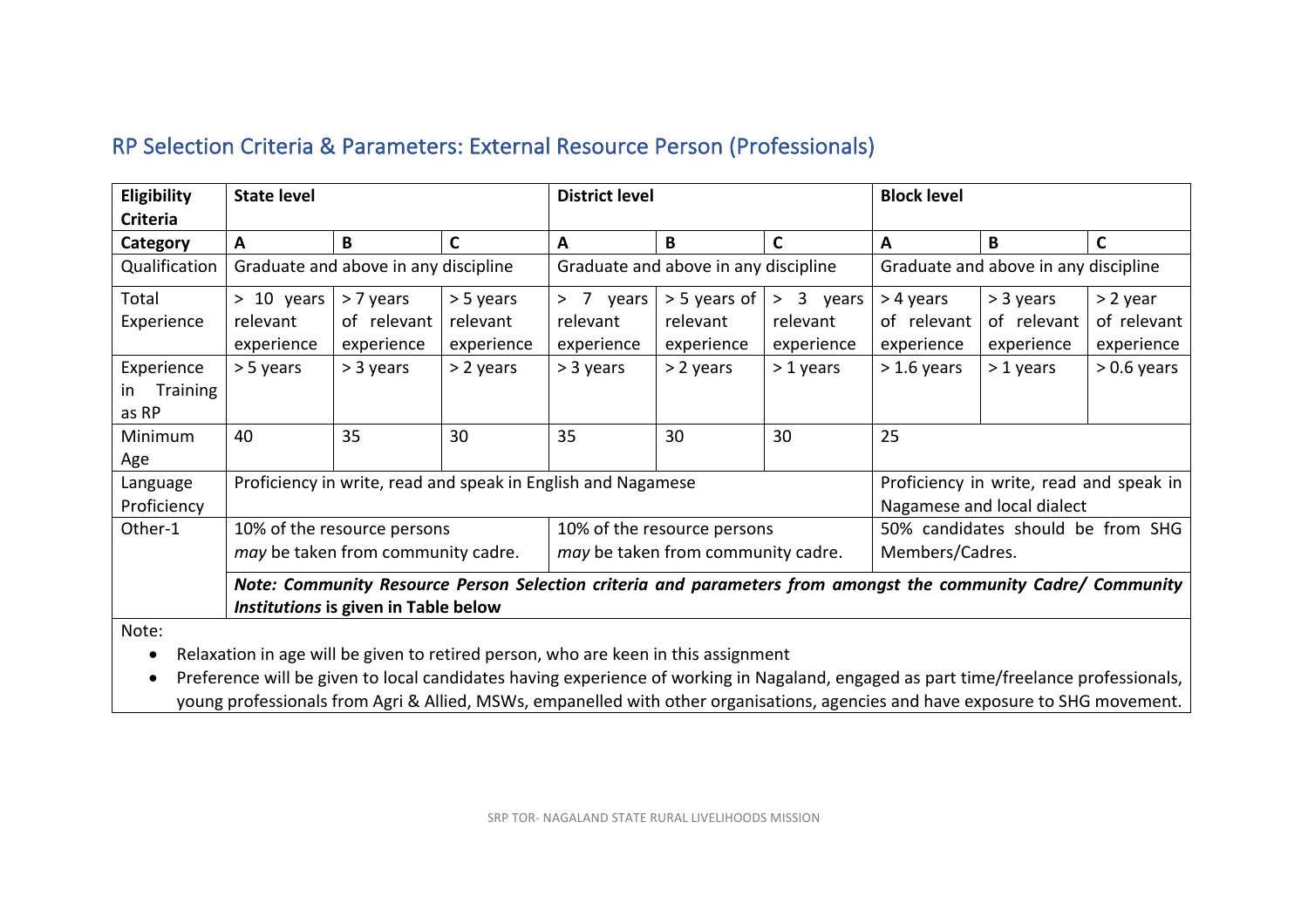# RP Selection Criteria And Parameters: Community Resource Person

| <b>ELIGIBILITY CRITERIA</b>                                                                                                                                      | <b>STATE LEVEL</b>  |           |             | <b>DISTRICT LEVEL</b> |           |             | <b>BLOCK LEVEL</b>              |           |           |
|------------------------------------------------------------------------------------------------------------------------------------------------------------------|---------------------|-----------|-------------|-----------------------|-----------|-------------|---------------------------------|-----------|-----------|
| <b>CATEGORY</b>                                                                                                                                                  | A                   | B         |             | A                     | B         |             | А                               | B         |           |
| Qualification                                                                                                                                                    | Class XII and above |           |             | $10th$ and above      |           |             | 8 <sup>th</sup> Class and above |           |           |
| Membership in SHG                                                                                                                                                | More than 5 years   |           |             | More than 4 years     |           |             | More than 3 years               |           |           |
| <b>Experience as ICRP</b>                                                                                                                                        | $> 5$ years         | > 4 years | $> 3$ years | > 4 years             | > 3 years | $> 2$ years | $>$ 3 years                     | > 2 years | $>1$ year |
| Experience as trainer (CC)                                                                                                                                       | $> 5$ years         | > 4 years | > 3 years   | > 4 years             | > 3 years | > 2 years   | $>$ 3 years                     | > 2 years | $>1$ year |
| 35<br>Minimum Age<br>30                                                                                                                                          |                     |           | 25          |                       |           |             |                                 |           |           |
| Proficiency in write, read and speak in English and Nagamese<br>Language Proficiency<br>Proficiency in write, read and<br>speak in Nagamese and local<br>dialect |                     |           |             |                       |           |             |                                 |           |           |
| Note: Relaxation in educational qualification and age will be based on the expertise and capability of the candidates                                            |                     |           |             |                       |           |             |                                 |           |           |

# **State Technical Committee**

State Technical Committee would perform the functions of selection of Resource Pool at State level.

| Expected<br>members<br>the<br>0t                                                               | Role                                                                                                                                                                                                                                                                                                                                                  |
|------------------------------------------------------------------------------------------------|-------------------------------------------------------------------------------------------------------------------------------------------------------------------------------------------------------------------------------------------------------------------------------------------------------------------------------------------------------|
| committee                                                                                      |                                                                                                                                                                                                                                                                                                                                                       |
| 1. SMD<br>2. Chief Operating Officer<br>3. Concerned Thematic SPM<br>4. SPM HR/SPM Procurement | <b>Review the Resource Person</b><br>Requirement Plan of State and submit to the Technical Committee by concerned Thematic as per<br>the current Financial Year's Annual Action Plan before sending for approval to SMD, SRLM.<br>Review and finalize Terms of Reference received from concerned Thematic before sending to SMD,<br>SRLM for approval |
|                                                                                                | Expression of Interest (EoI) / advertisement to be prepared by SPM Procurement before sending for<br>approval of SMD, SRLM.<br>Advertisement to be released as per the approved resource requirement.                                                                                                                                                 |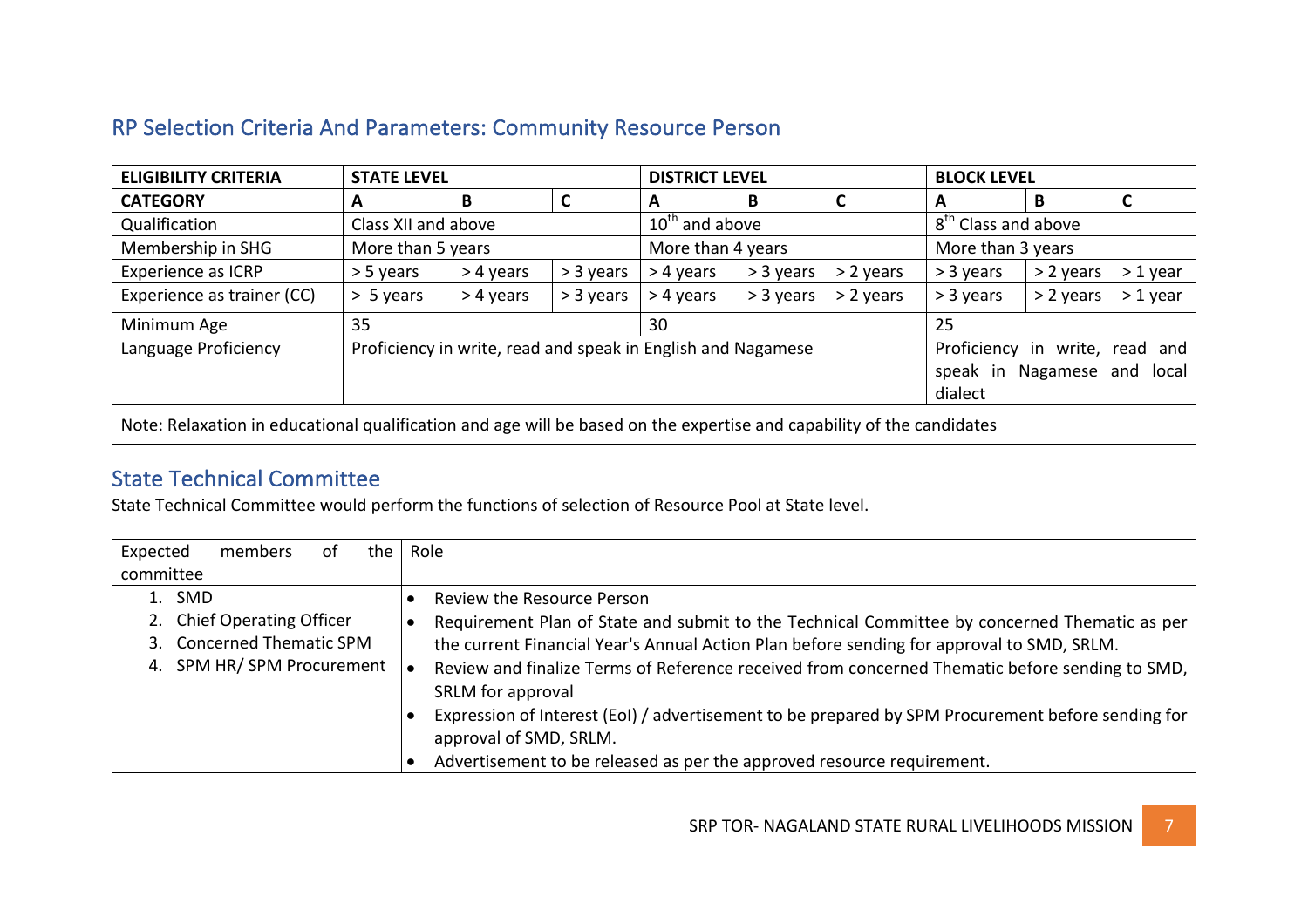# Screening / Selection Process and Scrutiny Committee

Based on the qualifications, experience, aptitude, and mutual exploration during the desk review, discussion/initial orientation, the suitable persons would be considered for enlisting/empanelling as resource persons at State, District and Block levels. NSRLM will use their services on need based and empanelment will be purely on discretion of the State Mission. Remuneration will be payable as per NSRLM approved honorarium per diem basis. NSRLM has sole discretion of cancelling /rescheduling the process at any stage. The steps involved in the selection process are as follows:-

| <b>PROCESS</b>                            | <b>STATE LEVEL</b>                                                                                                                                                                   | <b>DISTRICT LEVEL</b>                                                                                                               | <b>BLOCK LEVEL</b>                |  |  |  |
|-------------------------------------------|--------------------------------------------------------------------------------------------------------------------------------------------------------------------------------------|-------------------------------------------------------------------------------------------------------------------------------------|-----------------------------------|--|--|--|
|                                           |                                                                                                                                                                                      |                                                                                                                                     |                                   |  |  |  |
| <b>Identification of Candidates</b>       | $in \bullet$<br>Through<br>advertisement                                                                                                                                             | Through notice in District and  .                                                                                                   | Through notice in District and    |  |  |  |
|                                           | newspaper/NSRLM website                                                                                                                                                              | Block level, NSRLM website                                                                                                          | Block level, NSRLM website        |  |  |  |
|                                           |                                                                                                                                                                                      |                                                                                                                                     |                                   |  |  |  |
| <b>Collection of CV/Bio data</b>          | Prescribed format which can be downloaded from NSRLM website                                                                                                                         |                                                                                                                                     |                                   |  |  |  |
| Desk review / Short listing of CV         | Criteria based short listing based on summary of CV (excel sheet)                                                                                                                    |                                                                                                                                     |                                   |  |  |  |
| <b>Screening process</b>                  | <b>Based on Interview</b>                                                                                                                                                            | Group discussion/Interview/any                                                                                                      | discussion/Interview/any<br>Group |  |  |  |
|                                           |                                                                                                                                                                                      | other performance test                                                                                                              | other performance test            |  |  |  |
| <b>Panel/Scrutiny</b><br><b>Interview</b> | MD/AMD                                                                                                                                                                               | <b>District Mission Manager</b>                                                                                                     | <b>Block Mission Manager</b>      |  |  |  |
| <b>Committee</b>                          | COO (Programs)                                                                                                                                                                       | <b>District Program Manager</b>                                                                                                     | <b>BPM</b>                        |  |  |  |
|                                           | SPMs in respective domain                                                                                                                                                            | ADPM                                                                                                                                | COO/SPM will also part of SMMU    |  |  |  |
|                                           |                                                                                                                                                                                      | COO/SPM will also part of SMMU                                                                                                      | representatives.                  |  |  |  |
|                                           |                                                                                                                                                                                      | representatives.                                                                                                                    |                                   |  |  |  |
| <b>Selection &amp; Empanelment</b>        |                                                                                                                                                                                      | Post shortlisting, these applicants shall undertake orientation cum induction course of 5 days, and State                           |                                   |  |  |  |
|                                           |                                                                                                                                                                                      | Resource Person training on respective thematic of 8 days each through NIRD & PR by the NRPs as per the                             |                                   |  |  |  |
|                                           | structured module designed by NMMU. Post these training the participants shall be assessed through                                                                                   |                                                                                                                                     |                                   |  |  |  |
|                                           | NIRD&PR, and those who pass through grade A and B (Grade $A =$ Greater than 90% and Grade B = Greater<br>than 75 %) shall be recommended for and empaneled as State Resource Person. |                                                                                                                                     |                                   |  |  |  |
|                                           |                                                                                                                                                                                      |                                                                                                                                     |                                   |  |  |  |
|                                           |                                                                                                                                                                                      | Note: CV received for State level can be forwarded to District level, similarly, District level CV can be forwarded to Block level. |                                   |  |  |  |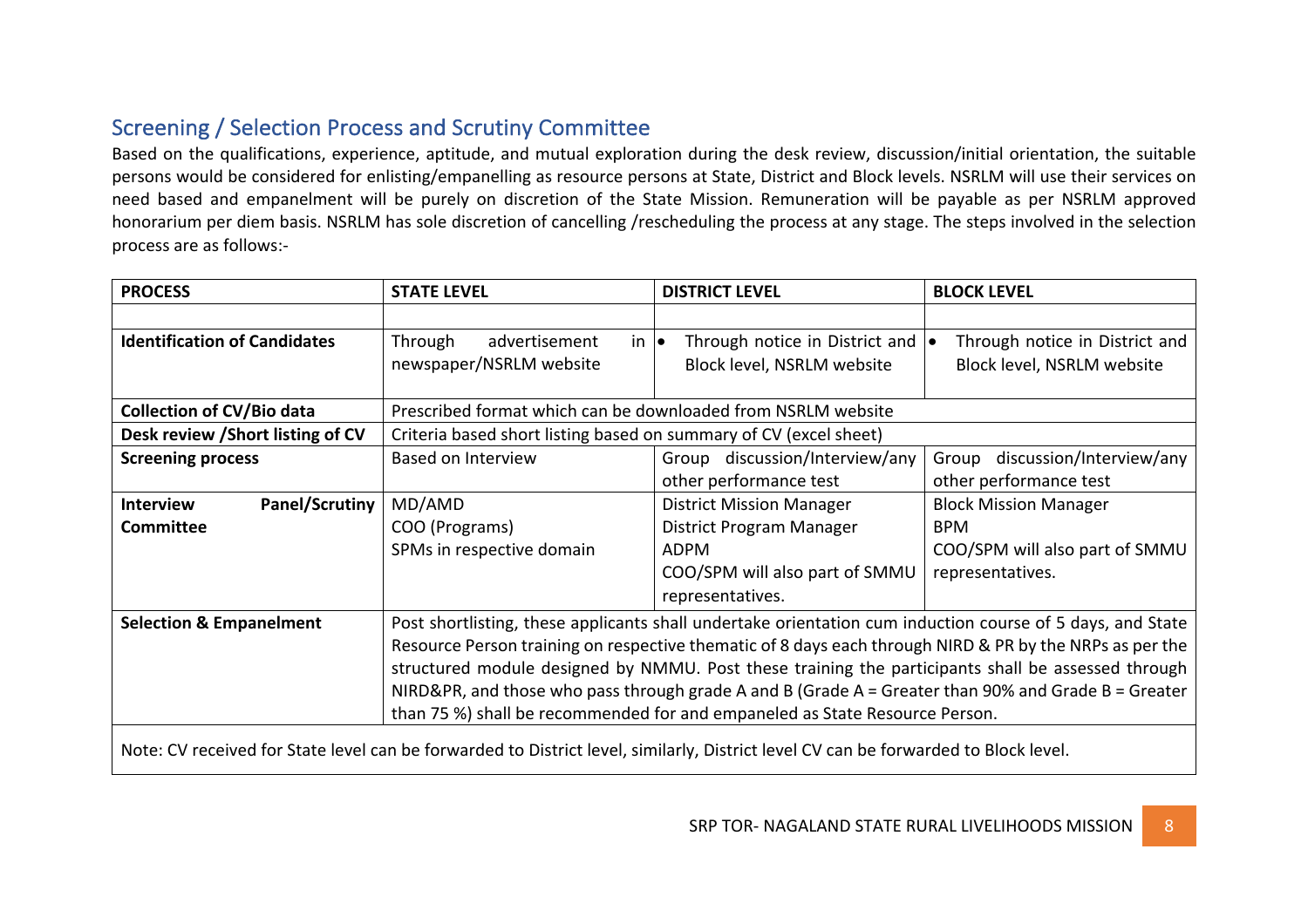### Profile Evaluation Parameters and % Weightage

| <b>ASSESSMENT INDICATORS &amp; CATEGORIES</b>                        | <b>SCALE</b>   | <b>REMARK</b>                                                    |
|----------------------------------------------------------------------|----------------|------------------------------------------------------------------|
| <b>TOTAL WORK EXPERIENCE (IN YEARS)</b>                              |                |                                                                  |
| $3.1$ to 5                                                           | 1              |                                                                  |
| 5.1 to 7                                                             | $\overline{2}$ |                                                                  |
| 7.1 to 10                                                            | 3              |                                                                  |
| More than 10                                                         | 5              |                                                                  |
| <b>TOTAL</b><br><b>WORK</b><br><b>ANY</b><br><b>EXPERIENCE</b><br>IN |                | <b>THEMATIC MODULES</b>                                          |
| <b>THEMATIC (IN YEARS)</b>                                           |                |                                                                  |
| $2$ to $3$                                                           | $\mathbf{1}$   | Social Mobilization and Institution Building<br>$\bullet$        |
| $3.1$ to 5                                                           | $\overline{2}$ | <b>Capacity Building and Training Methodologies</b><br>$\bullet$ |
| 5.1 to 10                                                            | 3              | <b>Financial Inclusion and Micro Finance</b><br>$\bullet$        |
| More than 10                                                         | 5              | <b>Bookkeeping and Accountancy</b><br>$\bullet$                  |
|                                                                      |                | Livelihoods (Farm and Non Farm)                                  |
|                                                                      |                | Gender and Law                                                   |
|                                                                      |                | Health and Hygiene                                               |
|                                                                      |                | Education<br>$\bullet$                                           |
|                                                                      |                | Convergence, Govt. Schemes and Entitlements                      |
| PRIOR WORK EXPERIENCE WITH NSRLM (AS RESOURCE PERSON)                |                |                                                                  |
| $1$ to $2$                                                           | 1              |                                                                  |
| $2.1$ to $3$                                                         | 2              |                                                                  |
| 3.1 to 5                                                             | 3              |                                                                  |
| More than 5.1                                                        | 5              |                                                                  |

### **Training Process of SRP**

The Mission being community led program, it is imperative for Resource Persons to have a robust understanding on the concepts & thematic areas of NRLM. Therefore, they will undergo minimum two dose of trainings; the first dose being 4-day orientation program on NRLM vision,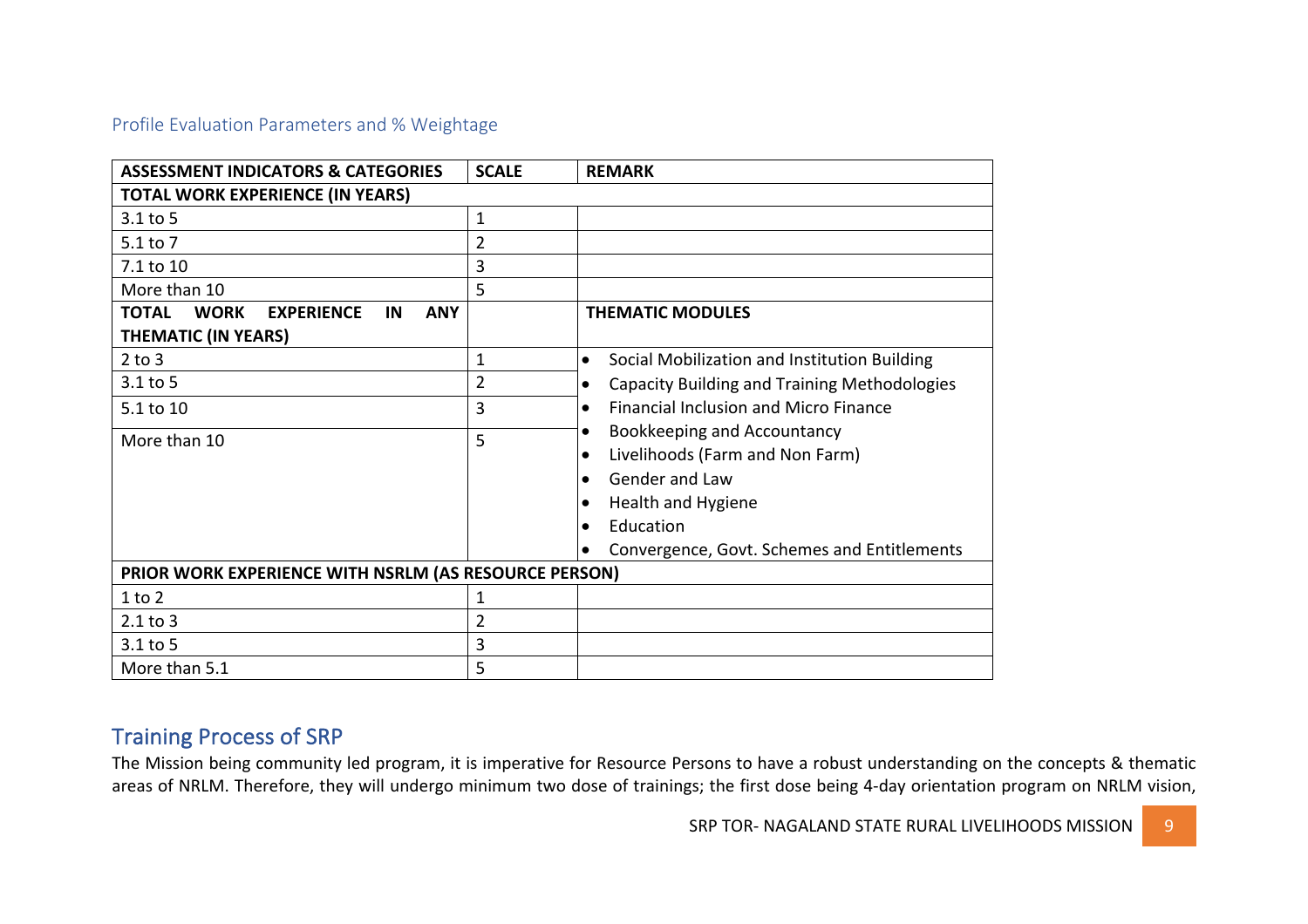mission and its components, and the second being 6-day theme specific/sub theme specific training. Refreshers and relevant higher level trainings will be imparted based on emerging need. In order to meet community level CB requirements, 11 Block/regional centers (fig in introduction) will be establish for BRP level trainings. All the expenditures incurred during the trainings will borne by respective DMMU/BMMU. The total expenditure of training program will be booked under CBS budget head for State and District level trainings, and IB-CB budget head for Block level trainings. The following is the indicative training Programmes to be undertaken by Resource Persons pool (including but not limited to):

| SN             | <b>THEMATIC</b>                                | <b>KEY TRAINING PROGRAMMES</b>                                                                                                                                                                                                                                                                                                                                                                                                                                                                                 | <b>DURATION</b><br>(IN DAYS) |
|----------------|------------------------------------------------|----------------------------------------------------------------------------------------------------------------------------------------------------------------------------------------------------------------------------------------------------------------------------------------------------------------------------------------------------------------------------------------------------------------------------------------------------------------------------------------------------------------|------------------------------|
| $\mathbf{1}$   | Induction and<br>Orientation on the<br>Project | Key design principles of the project/mission, Core Values or Non- Negotiable of organization,<br>$\bullet$<br>Mission, Vision, Objectives etc.<br>Description of Program Components, project framework, Result framework etc.<br>$\bullet$<br>Institutional architecture, significance of CB in NRLM.<br>$\bullet$                                                                                                                                                                                             |                              |
| $\overline{2}$ | Social Mobilization                            | Participatory training on Poverty, SHG formation<br>$\bullet$<br>Village entry, & Rapport Building<br>$\bullet$<br>PTM based training on SHG Concept and Management-By-laws, leadership selection, their roles<br>$\bullet$<br>and responsibilities, meeting processes, Panchsutra, basic books of records etc.<br><b>Facilitation Skill</b><br>$\bullet$<br>PRA exercises—Social mapping, Poverty mapping, Participatory Identification of Poor,<br>$\bullet$<br>Livelihoods Mapping etc.<br>PIP process<br>٠ |                              |
| 3              | Visioning                                      | Vision building<br>$\bullet$<br>10 years in a block.<br>$\bullet$<br>SHG /VO life cycle<br>$\bullet$<br><b>Annual Action Planning</b><br>$\bullet$                                                                                                                                                                                                                                                                                                                                                             |                              |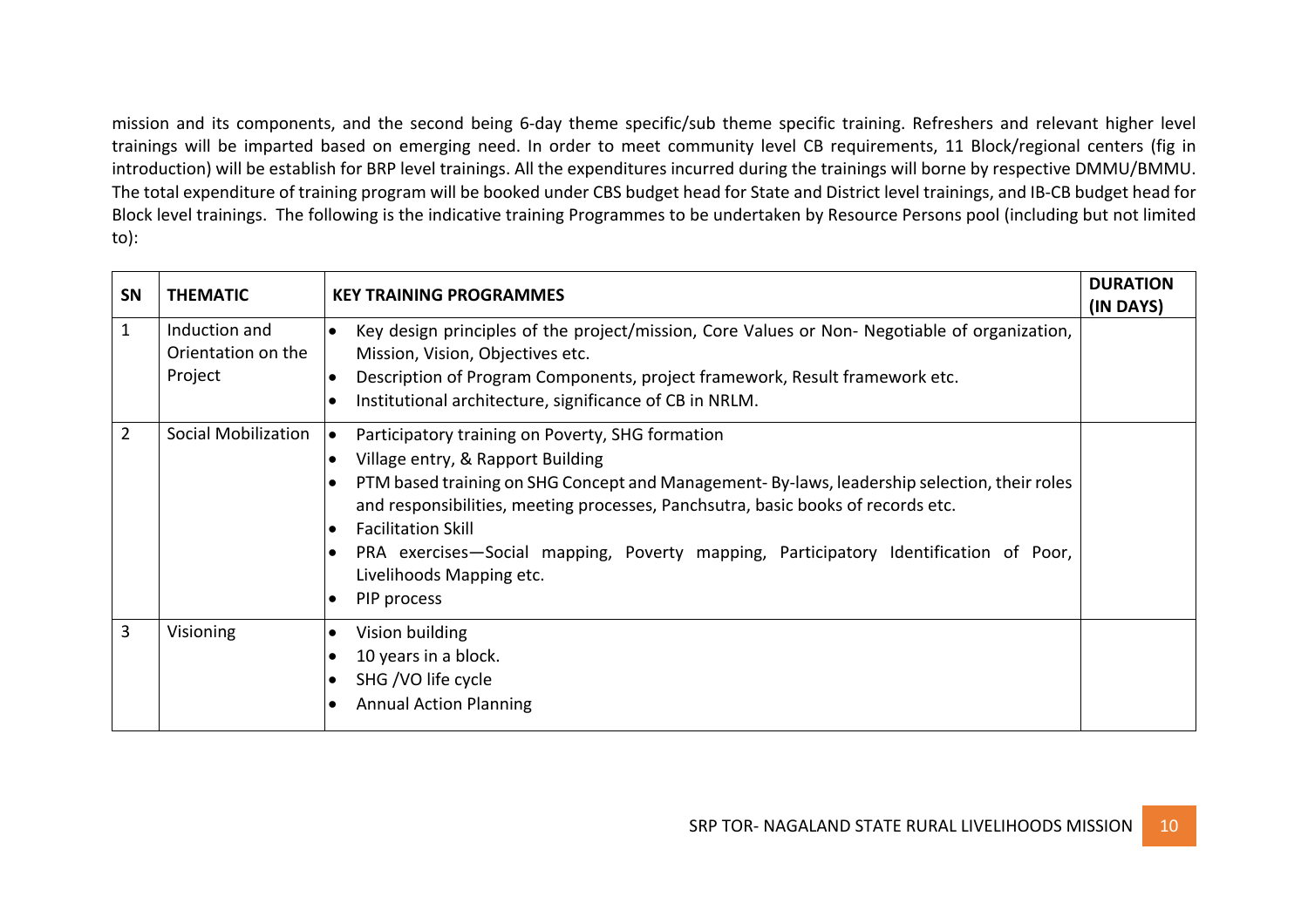| SN | <b>THEMATIC</b>             | <b>KEY TRAINING PROGRAMMES</b>                                                                                                                                                                                                                                                                                                                                                                                                                                                                                                                                                                                                                                                                                                                                                                                                                                         | <b>DURATION</b><br>(IN DAYS) |
|----|-----------------------------|------------------------------------------------------------------------------------------------------------------------------------------------------------------------------------------------------------------------------------------------------------------------------------------------------------------------------------------------------------------------------------------------------------------------------------------------------------------------------------------------------------------------------------------------------------------------------------------------------------------------------------------------------------------------------------------------------------------------------------------------------------------------------------------------------------------------------------------------------------------------|------------------------------|
| 4  | <b>Institution Building</b> | SHG life cycle, grading and auditing and self monitoring system<br>$\bullet$<br>Village Level Organization training<br>$\bullet$<br>PTM based training on formation and nurturing of VLOs / Primary level<br>$\bullet$<br>Federation/VLO-Sub Committees formation, permanent agenda- review of performance of<br>$\bullet$<br><b>Community Cadres</b><br>SHG/VO/CLF books of records<br>$\bullet$<br>Opening of SHG/VO/CLF bank account, A/C operation and management<br>$\bullet$<br>Registration of federations<br>$\bullet$<br>En-visioning of federations, Agenda of social inclusion-bringing left over poor under the fold<br>of SHGs<br>CIF/CIS management<br>$\bullet$                                                                                                                                                                                         |                              |
| 5  | <b>Financial Inclusion</b>  | Financial Literacy (Management of financial resources, Understanding of financial market<br>$\bullet$<br>products, Rewards and risks)<br>SHG books of Records: Theory and Practice<br>$\bullet$<br>Requirements of MIS-formats and reporting<br>$\bullet$<br>Micro-Credit Livelihoods Planning process, its making, appraisal, sanction, disbursement,<br>$\bullet$<br>utilization etc.<br>Bank account opening, its requirements, operation; Bank Linkages and CIS management<br>$\bullet$<br>Cash management and financial literacy<br>$\bullet$<br>Preparation of MCP/MIP<br>$\bullet$<br>Household investment plan - listing and prioritization<br>$\bullet$<br>Consolidation of MIP & resource mobilization<br>$\bullet$<br>Financing and rotation plan<br>$\bullet$<br>MCP/MIP Appraisal - Participatory Situational Assessment, and ranking system<br>$\bullet$ |                              |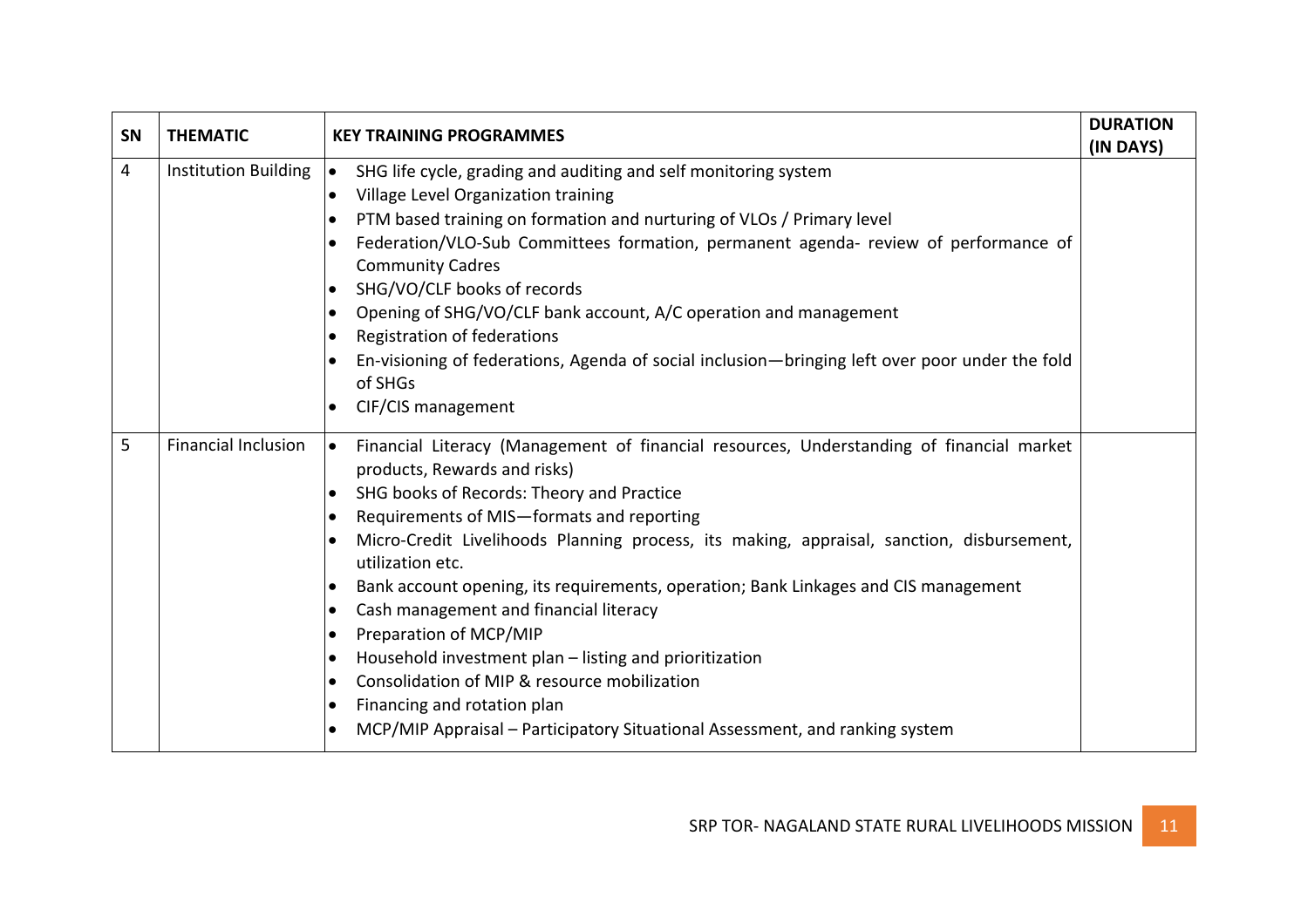| <b>SN</b>      | <b>THEMATIC</b>          | <b>KEY TRAINING PROGRAMMES</b>                                                                          | <b>DURATION</b><br>(IN DAYS) |
|----------------|--------------------------|---------------------------------------------------------------------------------------------------------|------------------------------|
| 6              | Social Inclusion,        | Gender, Disability and Domestic violence<br>$\bullet$                                                   |                              |
|                | Development and          | Food & Nutrition, including Food security module (Rice Credit Line)<br>$\bullet$                        |                              |
|                | Convergence              | Health & Hygiene, and Sanitation<br>$\bullet$                                                           |                              |
|                |                          | Benefit, principles and stages of convergence<br>$\bullet$                                              |                              |
|                |                          | Convergence with Selected Government Programs- NREGA, Social Security etc<br>$\bullet$                  |                              |
| $\overline{7}$ | Value Chain and          | Agro-ecological practices<br>$\bullet$                                                                  |                              |
|                | Livelihood               | Organic farming<br>$\bullet$                                                                            |                              |
|                | Promotion                | Sustainable agriculture practices- Non Pesticide Management<br>$\bullet$                                |                              |
|                |                          | <b>Livestock Practices</b><br>$\bullet$                                                                 |                              |
|                |                          | Sectoral/Sub-sectoral and value chain development<br>$\bullet$                                          |                              |
|                |                          | <b>NTFP</b><br>$\bullet$                                                                                |                              |
|                |                          | Rural Marketing module -forward and backward linkages.<br>$\bullet$                                     |                              |
|                |                          | <b>Community Procurement Centre</b><br>$\bullet$                                                        |                              |
| 8              | Entrepreneurship         | Enterprise development<br>$\bullet$                                                                     |                              |
|                | Development              | Method to promote Enterprise<br>$\bullet$                                                               |                              |
|                |                          | Legal framework<br>$\bullet$                                                                            |                              |
|                |                          | Backward & forward linkages<br>$\bullet$                                                                |                              |
|                |                          | Project profile for bank loan<br>$\bullet$                                                              |                              |
| 9              | <b>Exposure to Home</b>  | Village Immersion in Mission Districts/Blocks (Stay in one of the project villages)<br>$\bullet$        |                              |
|                | <b>Grown Models and</b>  | Exposure visits to other similar development programs operational in State, different NGOs<br>$\bullet$ |                              |
|                | <b>Best Practices in</b> | Projects-in smaller groups (Field Visit and presentation)                                               |                              |
|                | the state                |                                                                                                         |                              |
| 10             | Immersion                | Immersion to best practices in resource villages of resource state<br>$\bullet$                         |                              |
|                | Program in               |                                                                                                         |                              |
|                | <b>Resource State</b>    |                                                                                                         |                              |
| 11             | <b>Public Private</b>    | Public private partnership model<br>$\bullet$                                                           |                              |
|                | Partnership (PPP)        | PPP and GoN<br>$\bullet$                                                                                |                              |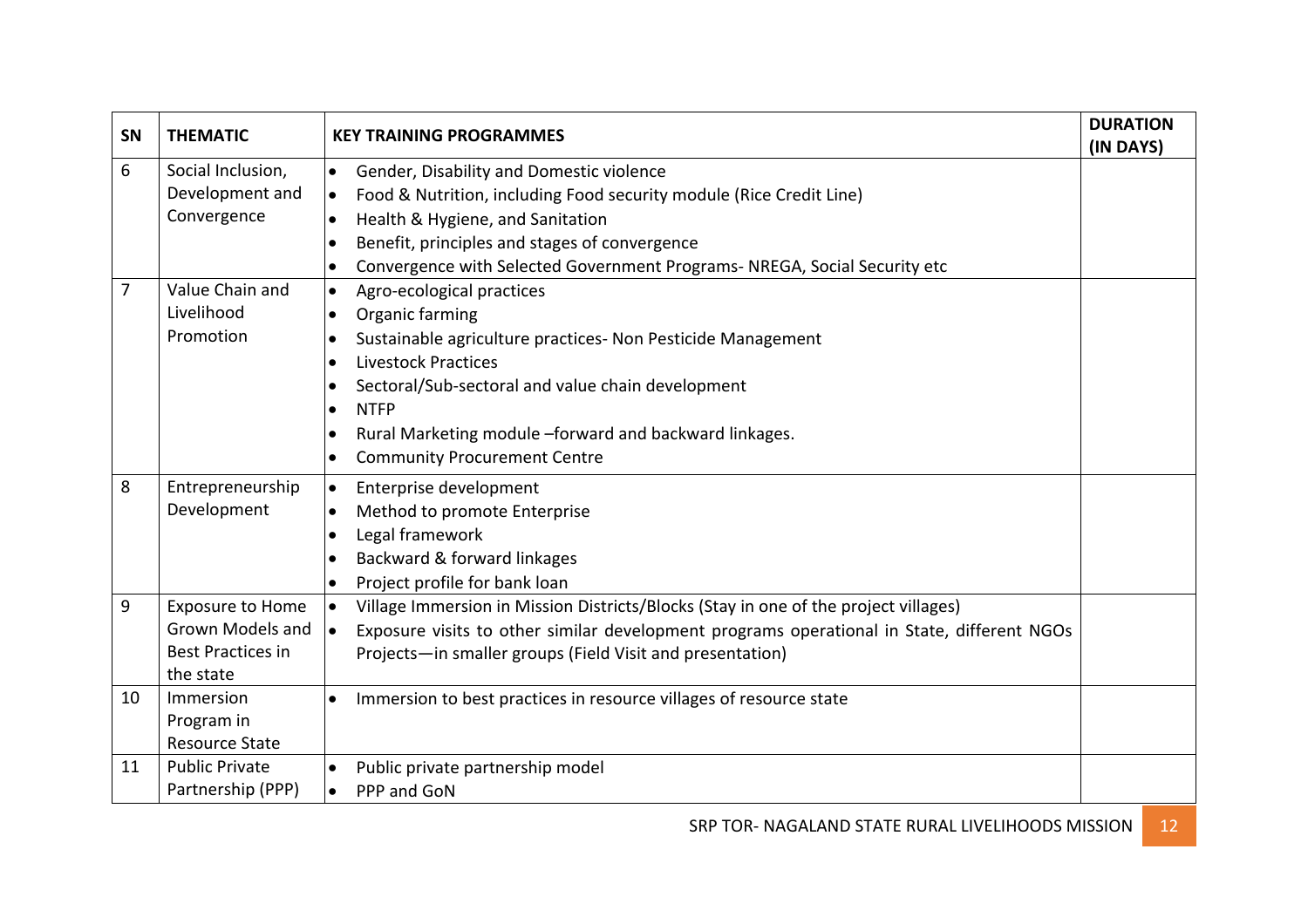| <b>SN</b> | <b>THEMATIC</b> | <b>KEY TRAINING PROGRAMMES</b>                                                                           | <b>DURATION</b><br>(IN DAYS) |
|-----------|-----------------|----------------------------------------------------------------------------------------------------------|------------------------------|
|           |                 | PPP and various livelihood interventions – Promotion of handicraft, micro and small scale<br>enterprises |                              |
|           | Others          | As per requirement                                                                                       |                              |

### **Remuneration Payment Process**

The payment of Resource Persons has been divided into three categories based on the eligibility criteria. The payment of SRPs and DRPs will be made by SMMU whereas BRPs will be paid from the DMMU of the district which is utilizing their services. The Resource Person is required to submit training reports and in case of community cadre, the report needs to be submitted in the prescribed format. The payment shall be transferred within 5 working days after the submission of training report, travel log and TA bills through RTGS/NEFT in respective accounts of the resource persons. The payment of resource persons will book under CBS head for SRPs and DRPs and IBCB head for BRPs.

### Remuneration: External Resource Person

| S.N            | <b>CATEGORY</b>                                     | A                                                                                      |                                                                                                    |                 |  |  |
|----------------|-----------------------------------------------------|----------------------------------------------------------------------------------------|----------------------------------------------------------------------------------------------------|-----------------|--|--|
|                | <b>LEVEL</b>                                        | <b>PER DIEM</b>                                                                        | <b>PER DIEM</b>                                                                                    | <b>PER DIEM</b> |  |  |
|                | <b>State Resource Person</b>                        | 5000                                                                                   | 4000                                                                                               | 3000            |  |  |
| $\overline{2}$ | <b>District Resource Person</b>                     | 3000                                                                                   | 2000                                                                                               | 1500            |  |  |
| $\overline{3}$ | <b>Block Resource Person</b>                        | 2000                                                                                   | 1000                                                                                               | 800             |  |  |
| 4              | Travel                                              |                                                                                        | As per actual taxi/bus fare. Local transport will be provided by State Mission or POL as per Govt. |                 |  |  |
|                | rate                                                |                                                                                        |                                                                                                    |                 |  |  |
|                | Boarding and Lodging                                | Boarding and Lodging will be arranged by the respective Mission Management Units (MMU) |                                                                                                    |                 |  |  |
|                | Note: Remuneration is based on CB protocols of NMMU |                                                                                        |                                                                                                    |                 |  |  |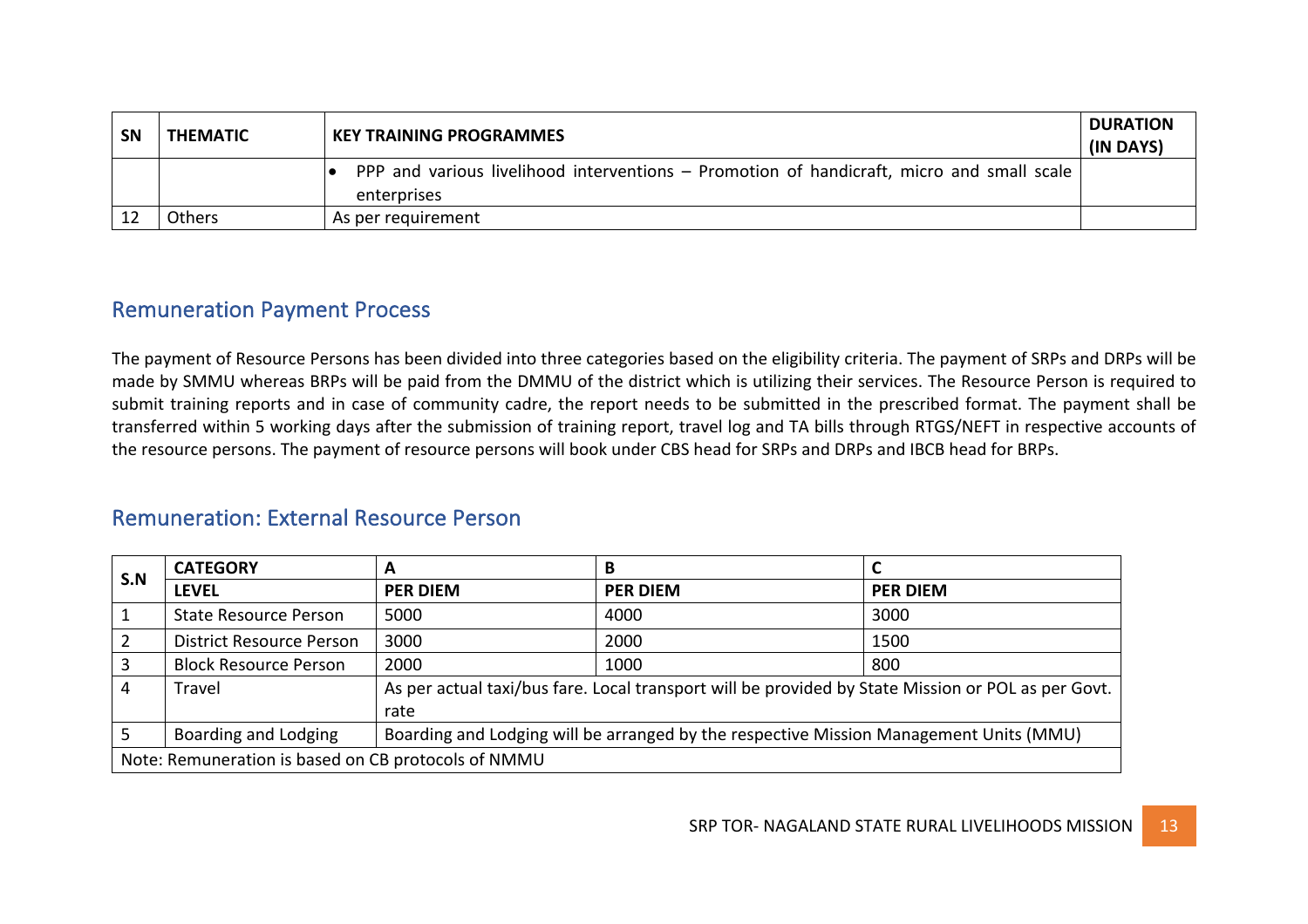### **Remuneration: Community Resource Person**

| S.N                                                                             | <b>CATEGORY</b>                                                                                                | А                                                                                                       |                 |                 |  |  |
|---------------------------------------------------------------------------------|----------------------------------------------------------------------------------------------------------------|---------------------------------------------------------------------------------------------------------|-----------------|-----------------|--|--|
|                                                                                 | <b>LEVEL</b>                                                                                                   | <b>PER DIEM</b>                                                                                         | <b>PER DIEM</b> | <b>PER DIEM</b> |  |  |
|                                                                                 | <b>State Resource Person</b>                                                                                   | 1500                                                                                                    | 1000            | 800             |  |  |
|                                                                                 | <b>District Resource Person</b>                                                                                | 800                                                                                                     | 700             | 600             |  |  |
|                                                                                 | <b>Block Resource Person</b>                                                                                   | 600                                                                                                     | 400             | 300             |  |  |
|                                                                                 | Travel                                                                                                         | As per actual taxi/bus fare. Local transport will be provided by State Mission or POL as per Govt. rate |                 |                 |  |  |
|                                                                                 | Boarding and Lodging<br>Boarding and Lodging will be arranged by the respective Mission Management Units (MMU) |                                                                                                         |                 |                 |  |  |
| Note: Per session resource fee is not applicable for Community Resource Persons |                                                                                                                |                                                                                                         |                 |                 |  |  |

### **Need Based Hiring**

Based on CB needs and training demand from SHG/VLO/CLF, a specialized resource person (Individual/Best practitioner/ Entrepreneur/Progressive farmers/Animators selected by other departments etc) particularly for Digital Finance, IT, documentation (print, audio, video) and other emerging component can be hired for the stipulated period at all the three levels. Resource Persons for Resource Person can be booked in any of the three categories based on their credentials. Need based hiring can be done by review panel based on the need from the community. For example : In case of demand for advance training in cloth making, the review panel may hire a well trained resource person for the training from open market and can book him under DRP or BRP cost norms based on expertise, experience and service charges. In such cases prior approval of Mission Director for all level will be required.

### Thematic/Domain Area

| <b>SL.NO</b> | <b>THEMATIC</b>                             | <b>CRITERIA</b> |
|--------------|---------------------------------------------|-----------------|
|              | Institutions Building and Capacity Building | Annexure I      |
|              | Social Inclusion-Social Development         | Annexure II     |
|              | Livelihoods                                 | Annexure III    |
| 4            | <b>Financial Inclusions</b>                 | Annexure IV     |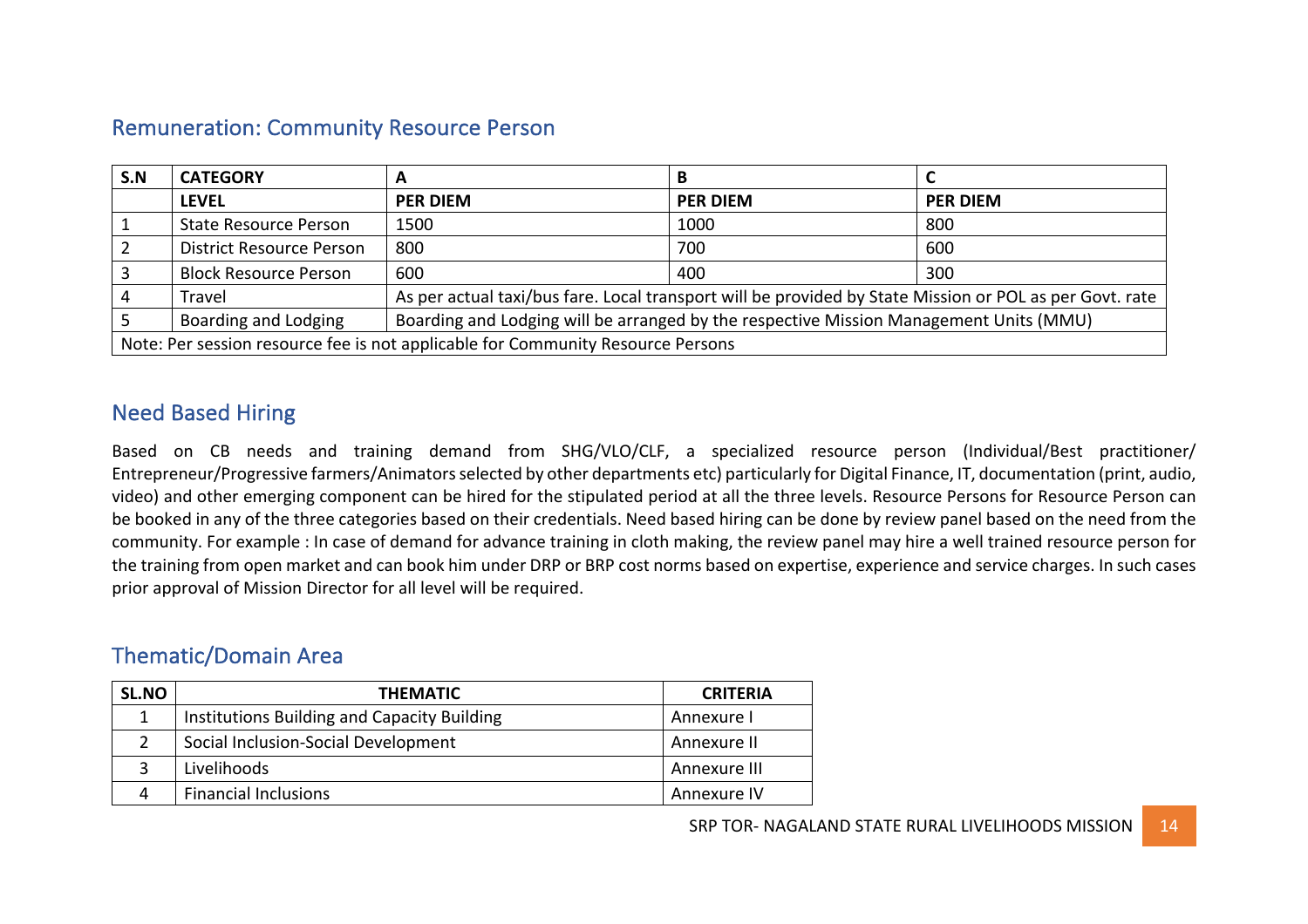# Thematic/Domain and No. of Resource Person required at State level and District Level

The State Resource Person (SRP) and District Resource Person (DRP) *[for 11 Districts]* should have expertise in one or more of the following thematic/domains (Roles and responsibility in Annex I to IV):-

SRP: 1 IBCB, 3 SISD, 1 NF, 1 Livestock, 1 Agri, 1 FI

| S.N | <b>THEMATIC/DOMAIN</b>                | <b>KEY AREA</b>                                                                         |              | NO. OF<br><b>RESOURCE</b><br><b>PERSON</b><br><b>REQUIRED</b> |
|-----|---------------------------------------|-----------------------------------------------------------------------------------------|--------------|---------------------------------------------------------------|
|     |                                       |                                                                                         | <b>SRP</b>   | <b>DRP</b>                                                    |
| 1   | Institutions Building-                | SHG/VLO/CLF-BLF concept, norms and management                                           | 1            | 11                                                            |
|     | <b>Building</b><br>Capacity           | <b>Participatory Training Methodology</b>                                               |              |                                                               |
|     | (including<br>Social<br>Mobilization) | Visioning; PIP/PRA                                                                      |              |                                                               |
| 2   | Social<br>Inclusion-                  | Gender, Vulnerability Reduction Plan (VRP)/Poverty Reduction Plan (PRP)/PRI-Convergence | $\mathbf{1}$ | 11                                                            |
|     | Social Development                    | Social Inclusion (PWDs, Elderly, and other vulnerable community members)                | 1            |                                                               |
|     |                                       | Food, Nutrition, Health & WASH (FNHW)                                                   | 1            |                                                               |
| 3   | Livelihoods                           | On Farm (Agriculture)                                                                   | $\mathbf{1}$ | 11                                                            |
|     |                                       | Off-Farm (Livestock)                                                                    | 1            | 11                                                            |
|     |                                       | Non-Farm/Micro Enterprise                                                               |              | 11                                                            |
|     |                                       | Value chain and Agriculture Marketing/Producer Groups/Producer Company                  |              |                                                               |
|     |                                       | MCP trainer; MCP review and quality control                                             |              |                                                               |
| 4   | <b>Financial Inclusions</b>           | Digital Finance/Micro Insurance                                                         | 1            | 11                                                            |
|     |                                       | <b>Financial Literacy</b>                                                               |              |                                                               |
|     |                                       | <b>Fund Management including Audit</b>                                                  |              |                                                               |
|     |                                       | SHG/VLO/CLF-BLF Book of Records                                                         |              |                                                               |
|     |                                       | <b>Total</b>                                                                            | 8            | 88                                                            |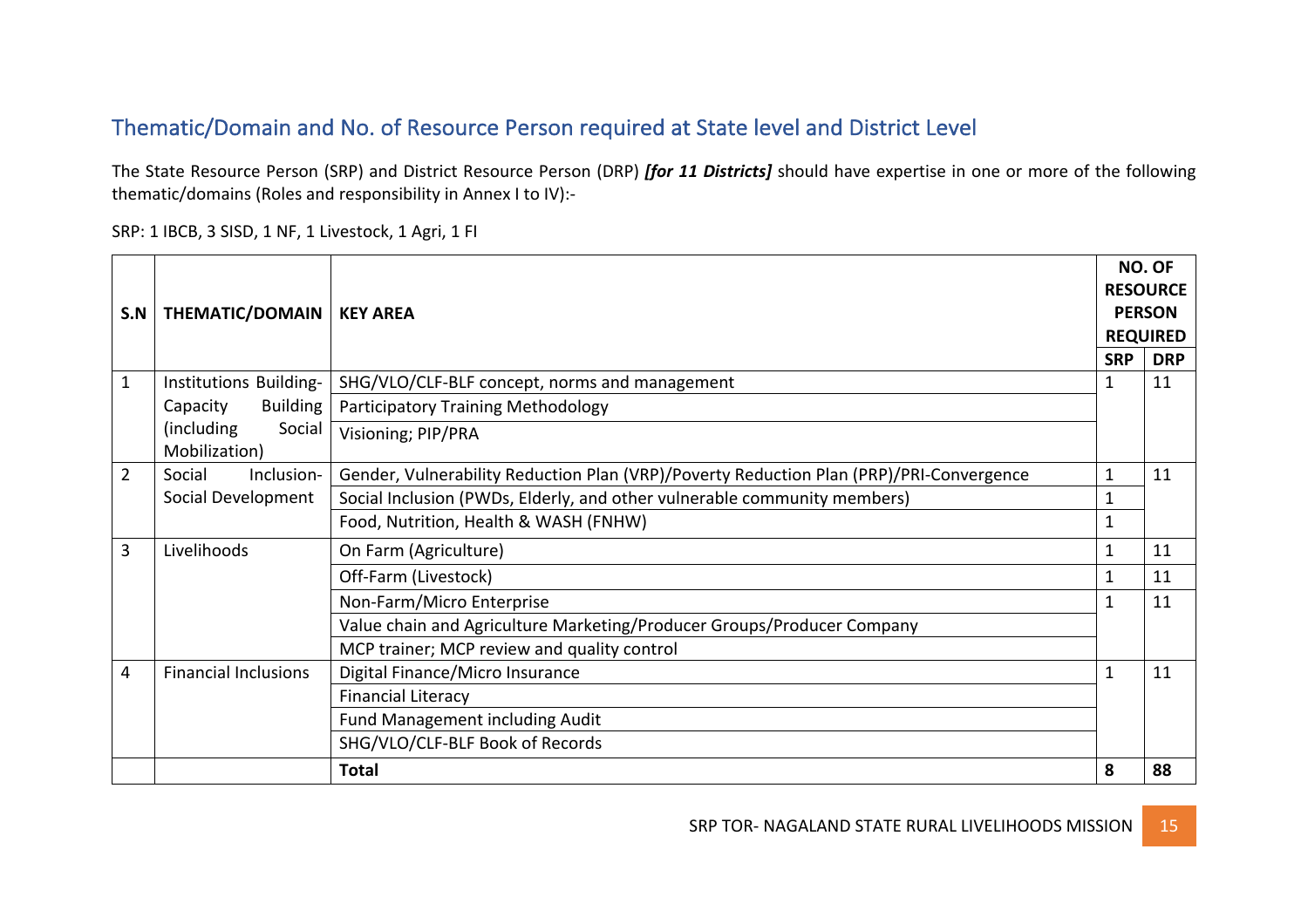Note: The indicative domain/thematic may be added/scraped/ merged based on requirement.

# Thematic/Domain and No. of Resource Person required at Block Level

The Resource Persons for the 11 Resource Blocks should have expertise in one or more of the following thematic/domains:-

| S.N            | <b>THEMATIC/DOMAIN</b>                               | <b>KEY AREA</b>                               | No. of Resource Persons required<br>per Resource Block (11) |
|----------------|------------------------------------------------------|-----------------------------------------------|-------------------------------------------------------------|
| $\mathbf{1}$   | <b>Building-Capacity</b><br>Building<br>Institutions | PIP/PRA; Visioning Trainer                    |                                                             |
|                | (including Social Mobilization)                      | SHG, VLO, CLF/BLF Master Trainer              |                                                             |
| $\overline{2}$ | Social Inclusion-Social Development                  | Gender / VRP/PRP/PRI-Convergence              |                                                             |
|                |                                                      | Social Inclusion                              |                                                             |
|                |                                                      | Food, Nutrition, Health & WASH (FNHW) Trainer |                                                             |
| 3              | Livelihoods                                          | Agriculture (on farm) Trainer                 |                                                             |
|                |                                                      | Livestock (off farm) Trainer                  |                                                             |
|                |                                                      | Non-Farm/Micro Enterprise Trainer             |                                                             |
|                |                                                      | MCP trainer; MCP review and quality control   |                                                             |
| 4              | <b>Financial Inclusions</b>                          | Financial Literacy including Audit Trainer    |                                                             |
|                |                                                      | <b>MCP Trainer</b>                            |                                                             |
|                |                                                      | SHG, VLO/CLF-BLF Bookkeeping Trainer          |                                                             |
|                |                                                      | <b>Total</b>                                  | 6                                                           |

 \*\*Grand total will be 66 CRPs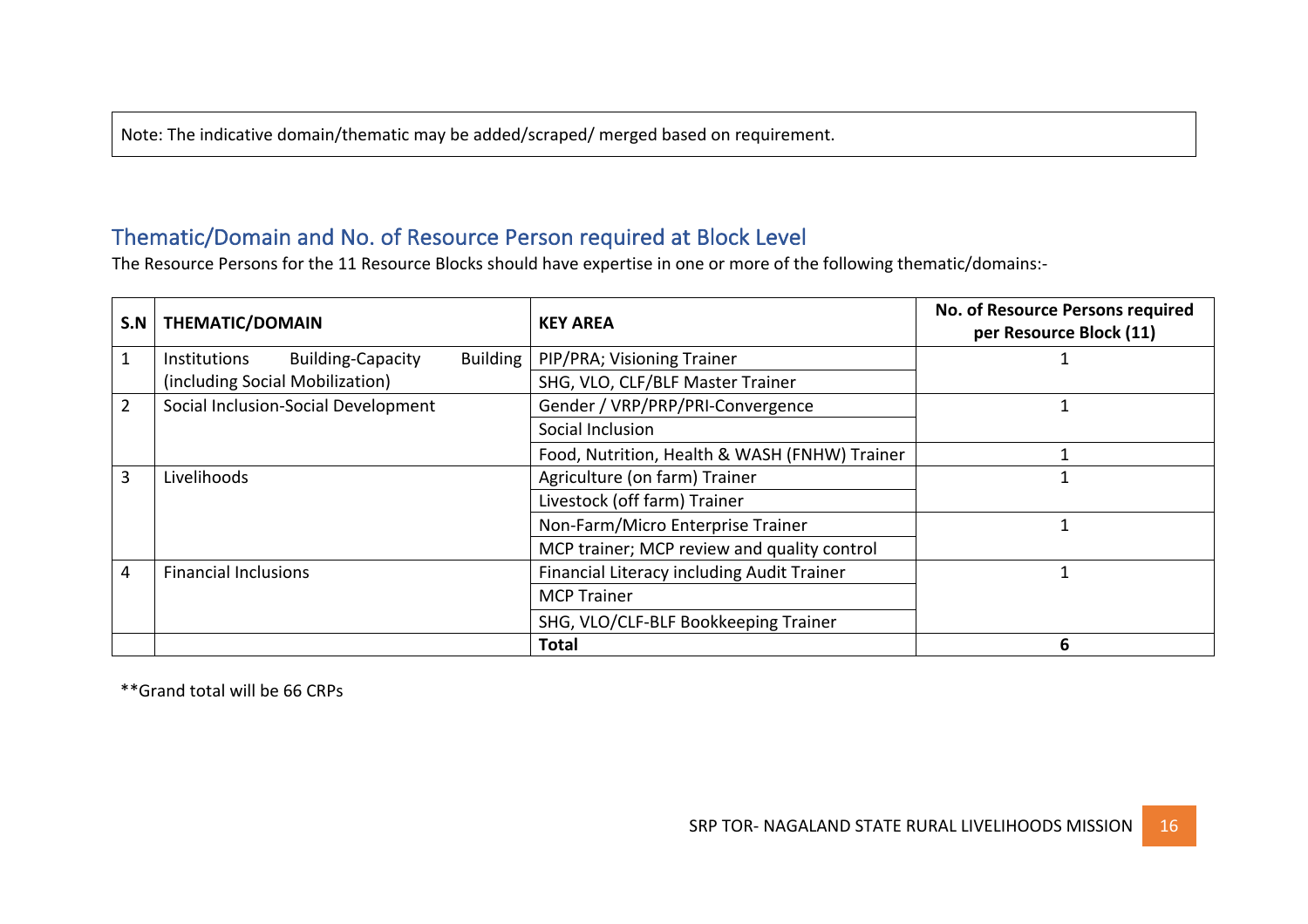# Type of Resource Person, Target Groups, Training Area, Approval Authority

| S.N | <b>TYPE OF</b><br><b>RESOURCE</b><br><b>PERSON</b> | <b>OPERATIONAL/</b><br><b>VENUE AREA</b>               | <b>TYPE OF ASSIGNMENT</b>                                                                                                                                                                                                                                                                                                                      | <b>TARGET GROUPS</b>                                                                                                                                                       | <b>NODAL</b><br>UNIT/PERSON                                                                                        | <b>APPROVAL</b><br><b>AUTHORITY</b>                           |
|-----|----------------------------------------------------|--------------------------------------------------------|------------------------------------------------------------------------------------------------------------------------------------------------------------------------------------------------------------------------------------------------------------------------------------------------------------------------------------------------|----------------------------------------------------------------------------------------------------------------------------------------------------------------------------|--------------------------------------------------------------------------------------------------------------------|---------------------------------------------------------------|
| 1   | <b>State</b><br>Resource<br>Person                 | State level /<br><b>District level</b><br>/Block level | Develop training curriculum<br>$\bullet$<br>and modules<br>Develop learning material<br>$\bullet$<br>Organize training / workshop<br>$\bullet$<br>Organize review meeting<br>$\bullet$<br>Documentation, Including<br>$\bullet$<br>video documentation<br>Monitoring cum support visit<br>$\bullet$<br>Any other task as per need<br>$\bullet$ | Mission Staff; Key<br>Stakeholders (Govt.,<br>Bankers,<br>Organizations, CBOs,<br>NGOs etc);<br><b>Community Cadres</b>                                                    | SMMU: Chief<br><b>Operating Officer</b><br>(Programs)/State<br>Program Manager of<br>respective<br>thematic/domain | <b>Mission</b><br><b>Director</b>                             |
| 2   | <b>District</b><br>Resource<br>Person              | <b>Within District</b><br>and Block                    | Organize training / workshop<br>$\bullet$<br>Documentation, Including<br>$\bullet$<br>video documentation<br>Monitoring cum support visit<br>$\bullet$<br>Any other task as per need<br>$\bullet$                                                                                                                                              | Mission Staff,<br>Bankers, Line<br>Departments,<br><b>Community Cadres</b>                                                                                                 | <b>DMMU: Asst. District</b><br><b>Program Managers</b>                                                             | Mission<br>Director/District<br><b>Mission</b><br>Manager     |
| 3   | <b>Block</b><br>Resource<br>Person                 | Cluster level;<br>Village level                        | Organize training / workshop<br>$\bullet$<br>Documentation, Including<br>$\bullet$<br>video documentation<br>Monitoring cum support visit<br>$\bullet$<br>Campaign mode of<br>assignment such as MCP<br>preparation drive, Bank<br>linkages, digital finance drive,<br>etc<br>Any other task as per need                                       | SHG members,<br>leaders, VLO<br>representatives, VLO<br>Sub-Committees,<br>CLF/BLF<br>representatives/Office<br>Bearers, Community<br>Cadres, and village<br>functionaries | <b>BMMU: Block</b><br>Program Manager                                                                              | <b>Mission</b><br>Director/Block<br><b>Mission</b><br>Manager |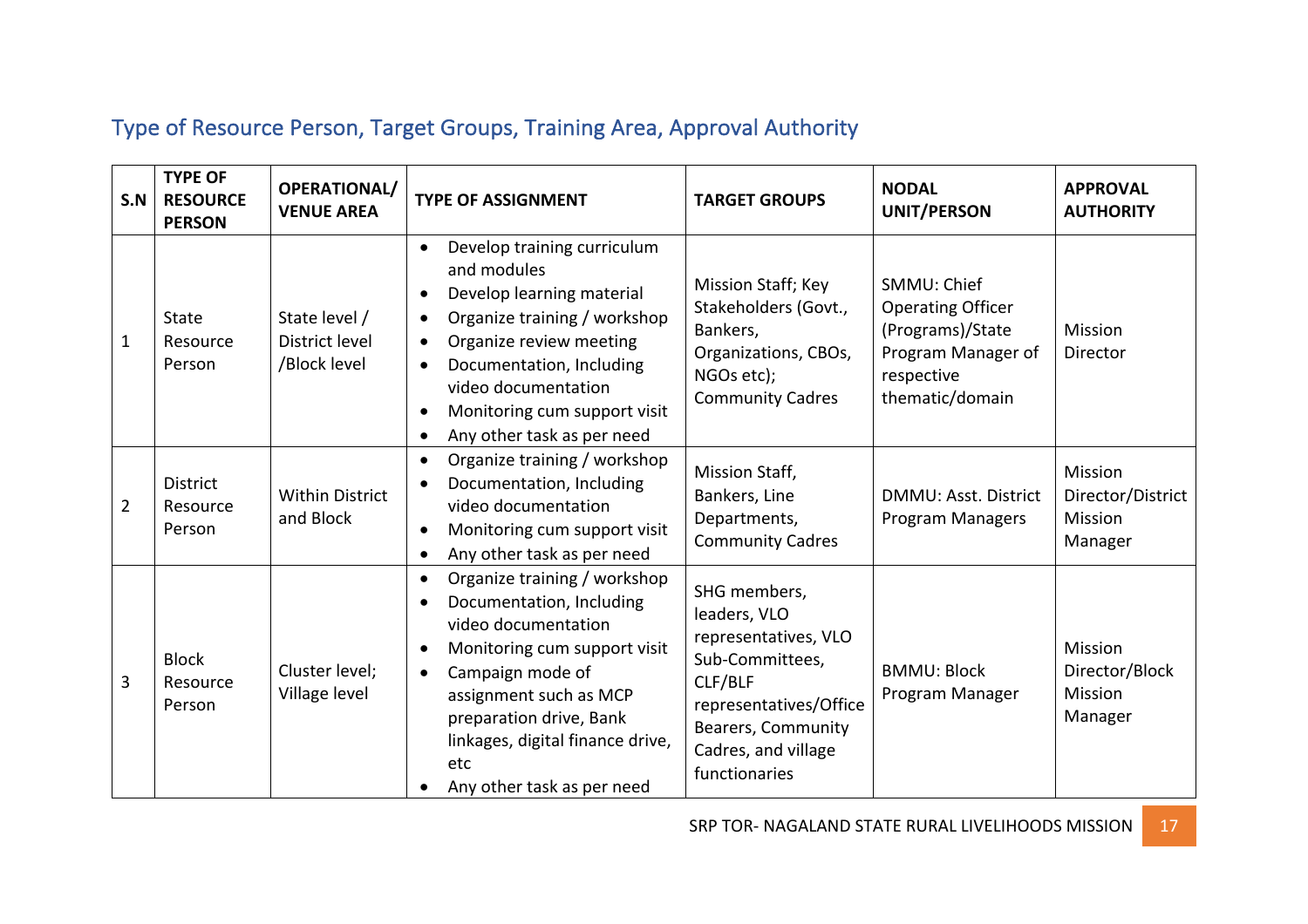# **Monitoring Structure (State Mission)**

State Resource Cell, SMMU will be responsible for overall supervision and monitoring of the resource pool development process and timely delivery of the training programs. To ensure more close monitoring and supervision decentralized monitoring structure will be as below:

| <b>TYPE OF</b>        | <b>ROLE OF COMMITTEE IN MONITORING</b>                                                                                                                                                                                                                                                                                                                                                                     | <b>ROLE OF EXTERNAL RESOURCE PERSON IN</b>                                                                                                                                                                                                                                                                                                                                                   |
|-----------------------|------------------------------------------------------------------------------------------------------------------------------------------------------------------------------------------------------------------------------------------------------------------------------------------------------------------------------------------------------------------------------------------------------------|----------------------------------------------------------------------------------------------------------------------------------------------------------------------------------------------------------------------------------------------------------------------------------------------------------------------------------------------------------------------------------------------|
| <b>COMMITTEE</b>      |                                                                                                                                                                                                                                                                                                                                                                                                            | <b>MONITORING (EXTERNAL)</b>                                                                                                                                                                                                                                                                                                                                                                 |
| <b>State Level</b>    | Development of Resource Pool Development Plan and its<br>$\bullet$<br>execution.<br>Preparation of guidelines, modules, material etc.<br>$\bullet$<br>Ensure formation of District and Block level committees.<br>Review of district and block level progress as and when<br>required.<br>Timely updates and report to MD on progress.<br>$\bullet$<br>Coordination with NRLM/NIRD and reports submission. | <b>NA</b>                                                                                                                                                                                                                                                                                                                                                                                    |
| <b>District Level</b> | Ensuring timely implementation of TOT for District and Block<br>$\bullet$<br>level resource team (External & Internal CRPS)<br>Coordination with block team for CRP selection process<br>through VLO/CLF/Committee.<br>Ensuring timely training program as per training calendar and<br>reporting to State Level committee/Unit.<br>MIS Updating and online reporting of trainings/CRPs on NRLM<br>$-MIS.$ | Visit to Districts/Block level training program for overall<br>monitoring of trainings including:<br>Ensuring quality training delivery.<br>Observe and provide feedback on contain delivery,<br>$\bullet$<br>methodology and tools to organizer and trainer.<br>Take exit interview of participants for assessment of<br>overall training program.<br>Submit report to State Resource cell. |
| <b>Block Level</b>    | Ensuring timely implementation of TOT for Block level<br>$\bullet$<br>resource team (External & Internal CRPS)<br>Coordination with block team for CRP selection process<br>through VLO/CLF/Committee.<br>Ensuring timely training program as per training calendar and<br>reporting to District Level committee/Unit.                                                                                     | Visit to Block level training program for overall<br>monitoring of trainings including:<br>Ensuring quality training delivery.<br>$\bullet$<br>Observe and provide feedback on contain delivery,<br>$\bullet$<br>methodology and tools to organizer and trainer.<br>Take exit interview of participants for assessment of<br>overall training program.                                       |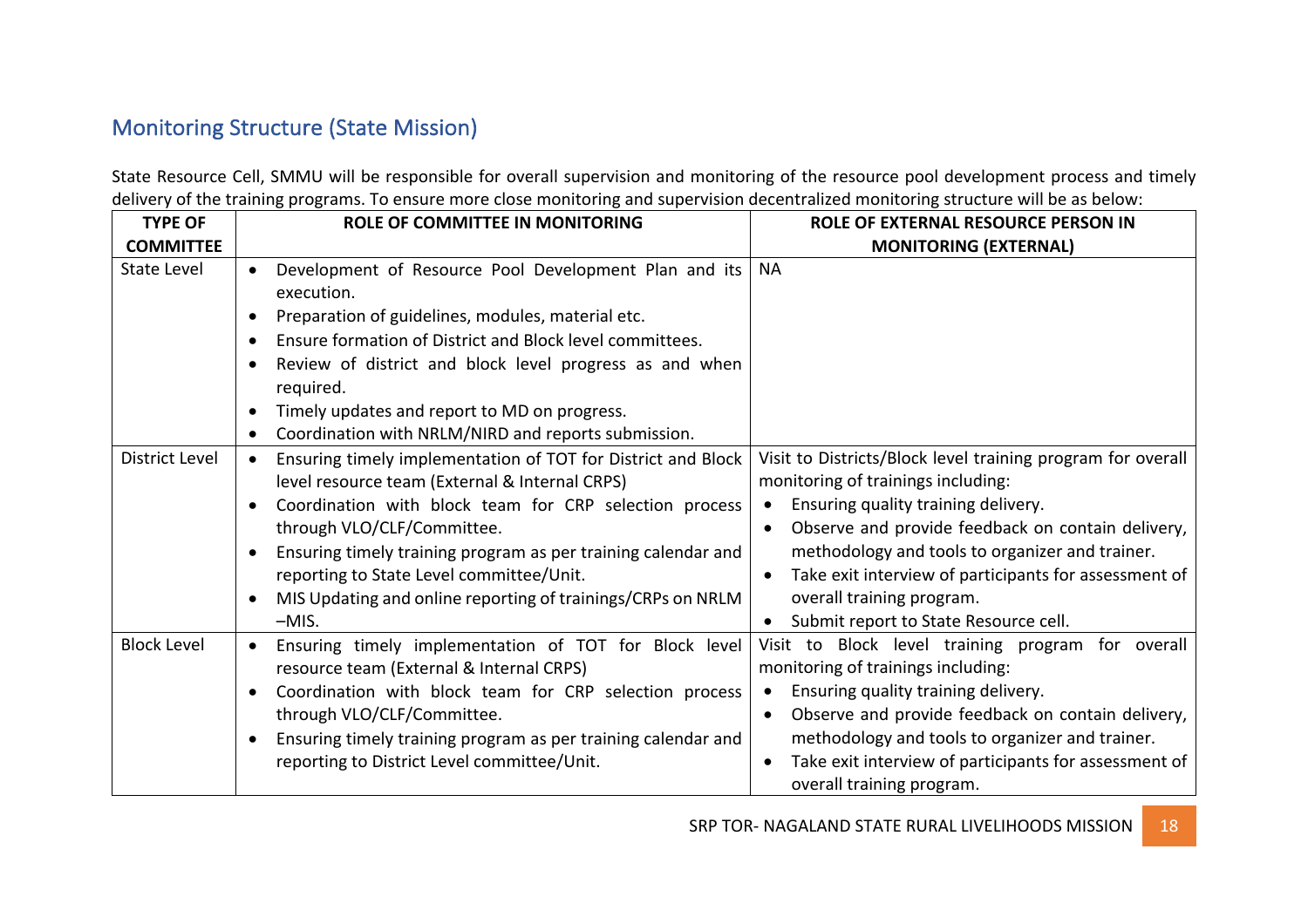|  | MIS Updating and online reporting of trainings/CRPs on NRLM $ $ | Submit report to State Resource cell. |
|--|-----------------------------------------------------------------|---------------------------------------|
|  |                                                                 |                                       |

### Review of the Resource Person

NSRLM will provide necessary support to the Resource Person Team to carry out the assignment. The review of the work will be done by Mission at regular interval during the empanelment period. A committee will be constituted at the State, District level to review the performance of the Resource Person. This committee will be responsible for effective guidance and support to the Resource Person. The committee will review the performance of the Resource Person by referring to the evaluation/feedback form of participants, training reports submitted by the RP and being physically present during the training programme.

| <b>PARTICULAR</b>          | <b>STATE LEVEL COMMITTEE</b>                                                                                     | <b>DISTRICT LEVEL COMMITTEE</b> | <b>BLOCK LEVEL COMMITTEE</b>              |  |  |
|----------------------------|------------------------------------------------------------------------------------------------------------------|---------------------------------|-------------------------------------------|--|--|
| Review panel               | <b>Mission Director</b><br>$\bullet$                                                                             | <b>District Mission Manager</b> | <b>Block Mission Manager</b><br>$\bullet$ |  |  |
|                            | <b>Chief Operating Officer</b>                                                                                   | <b>District Program Manager</b> | <b>Block Program Manager</b>              |  |  |
|                            | State Program Manager (respective domain)   •                                                                    | Asst. DPM                       | ADPM will be invite member                |  |  |
| <b>Termination Process</b> | The committee will decide to terminate the Resource Person based on following parameters:-                       |                                 |                                           |  |  |
|                            | 1. If the performance of the resource person is found to be unsatisfactory in three consecutive trainings.       |                                 |                                           |  |  |
|                            | 2. If the resource person is found indulging in any malpractices.                                                |                                 |                                           |  |  |
| Selection<br>New<br>of     | The committee is authorized to replace the existing Resource Person with the new one in case of vacancy in total |                                 |                                           |  |  |
| Resource persons           | approved resource person strength at different levels. The steps of selection process is as follows:             |                                 |                                           |  |  |
|                            | Short listing of CVs: On the basis of need, the CVs of different resource can be collected and some of the       |                                 |                                           |  |  |
|                            | candidates can be called for interview if required.                                                              |                                 |                                           |  |  |
|                            | 2. Hiring the Resource Person: The same process of shortlisting, training and assessment by NIRD&PR will be      |                                 |                                           |  |  |
|                            | followed.                                                                                                        |                                 |                                           |  |  |
|                            | Note: In case of replacement or a vacant seat in the approved strength, the review panel is authorized to forgo  |                                 |                                           |  |  |
|                            | advertisement of the same and select a competent applicant from amongst the CVs which have been received         |                                 |                                           |  |  |
|                            | earlier.                                                                                                         |                                 |                                           |  |  |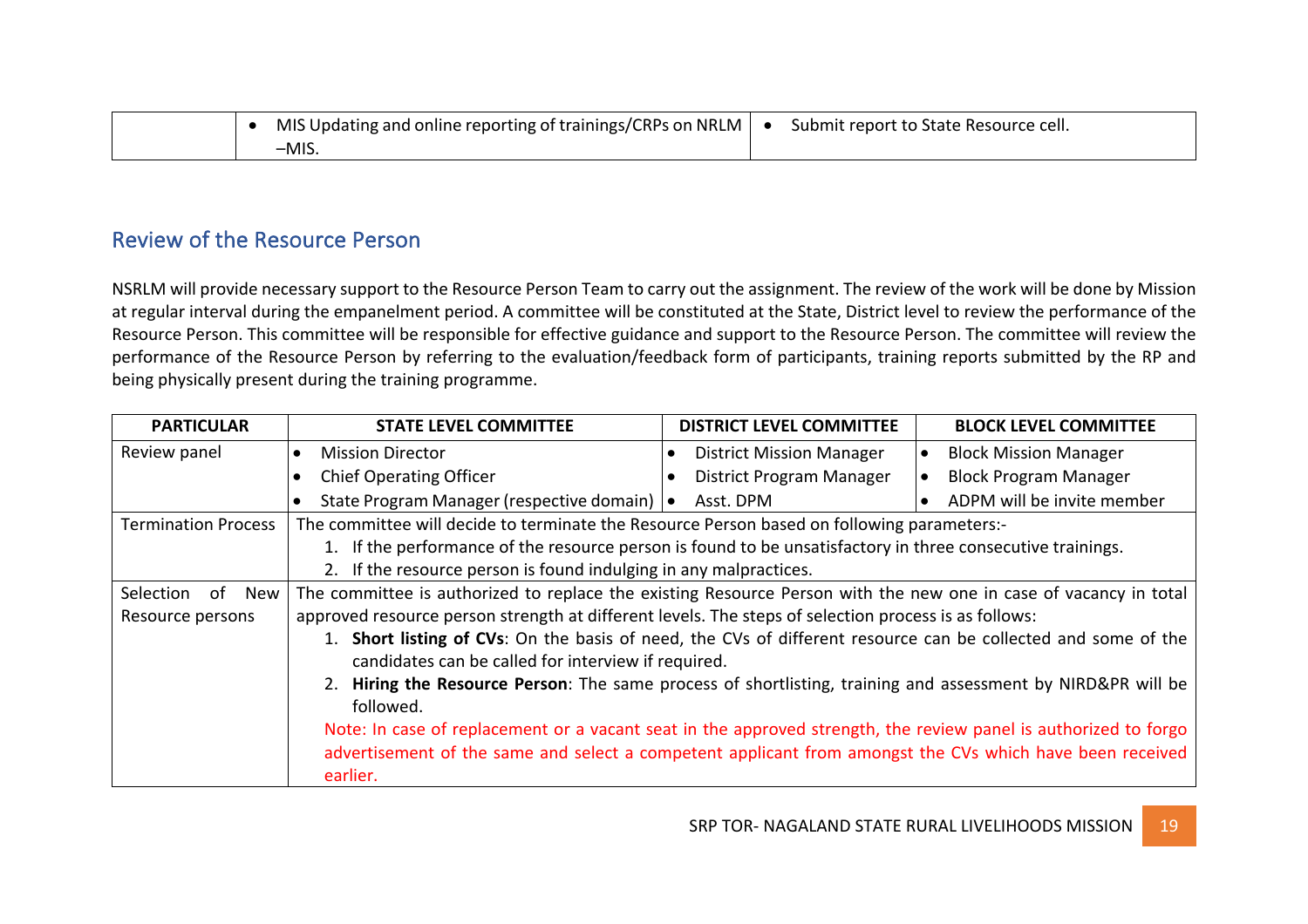# Resource Pool Development Activity Plan

| <b>SN</b>               | <b>PARTICULARS</b>                                            |                        | FY 2021-22     |                |                |    |
|-------------------------|---------------------------------------------------------------|------------------------|----------------|----------------|----------------|----|
|                         |                                                               | <b>REMARKS</b>         | Q <sub>1</sub> | Q <sub>2</sub> | Q <sub>3</sub> | Q4 |
| 1                       | General                                                       |                        |                |                |                |    |
| A                       | Number of District *                                          | 11                     |                |                |                |    |
| B                       | Number of Blocks <sup>*</sup>                                 | 74                     |                |                |                |    |
| $\mathsf{C}$            | Number of Villages *                                          | 1245                   |                |                |                |    |
| D                       | Training Venues for BRPs (initially)                          | <b>Resource Blocks</b> |                |                |                |    |
| $\mathsf E$             | Immersion Site for Resource Persons (also do TNA)             | <b>Resource Blocks</b> |                |                |                |    |
| F                       | Development of Training Modules, Material and Schedules       |                        |                |                |                |    |
| G                       | Database of Resource Persons and Trainers                     |                        |                |                |                |    |
| H                       | <b>COM Translation in Local Dialects</b>                      |                        |                |                |                |    |
|                         | Formation of Resource Cell Committee (State, District, Block) |                        |                |                |                |    |
| $\overline{\mathbf{2}}$ | <b>External Resource Person (State and District)</b>          | 9 SRPS                 |                |                |                |    |
| A                       | Floating of Advertisement                                     | 9 DRP per District     |                |                |                |    |
| B                       | <b>Scrutiny of Application</b>                                |                        |                |                |                |    |
| $\mathsf{C}$            | Selection and Finalization                                    |                        |                |                |                |    |
| D                       | Training of RPs -4 batches (4-5 Days Module)                  |                        |                |                |                |    |
| 3                       | <b>Block Resource Person</b>                                  | 8 BRP per Block        |                |                |                |    |
|                         | (80% community members and 20% professionals)                 |                        |                |                |                |    |
| A                       | <b>Floating of Advertisement</b>                              |                        |                |                |                |    |
| B                       | <b>Scrutiny of Application</b>                                |                        |                |                |                |    |
| $\mathsf C$             | Selection and Finalization                                    |                        |                |                |                |    |
| D                       | Training of RPs-11 batch simultaneously (4-5 Days Module)     |                        |                |                |                |    |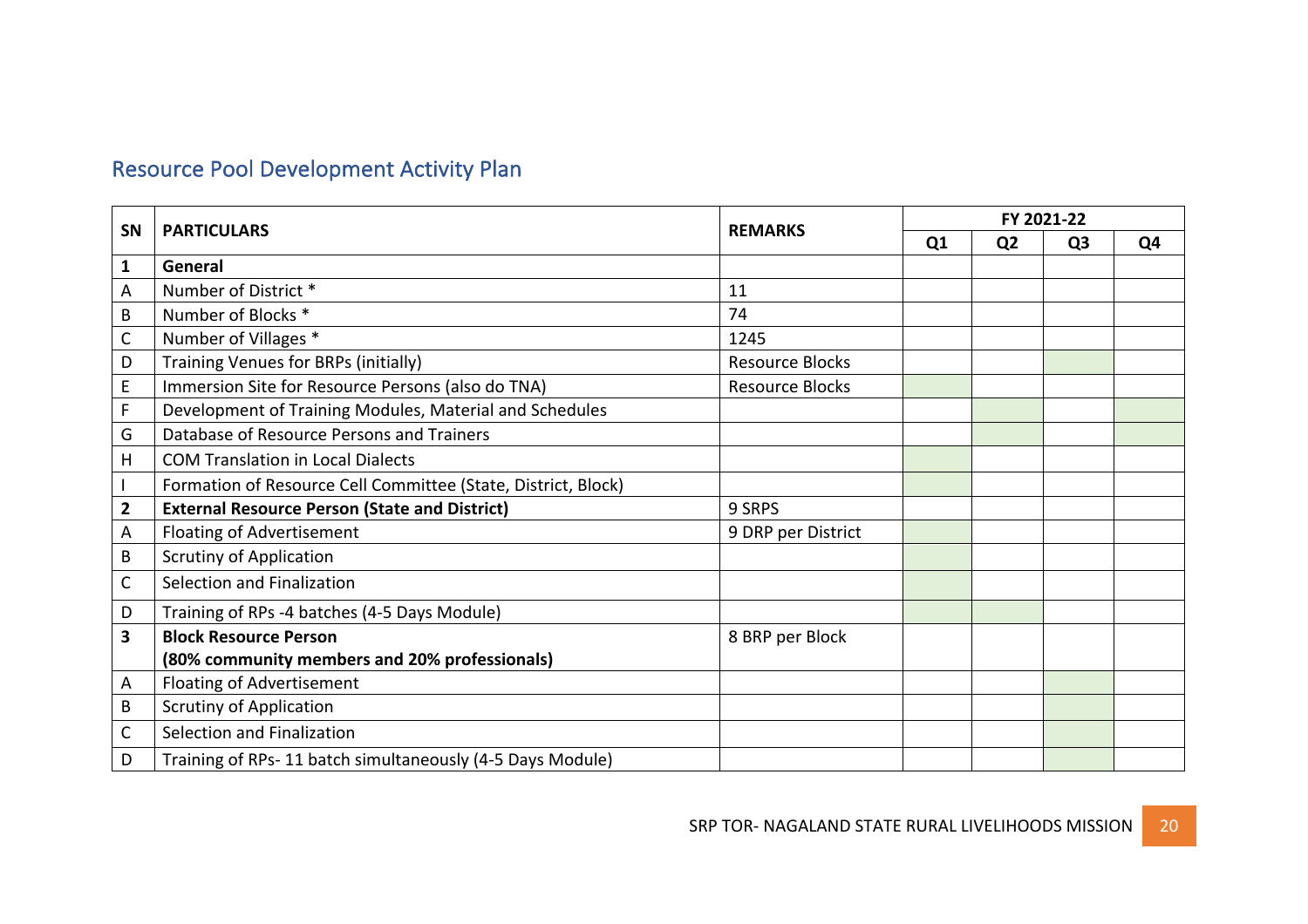\*Subject to change.

Resource Cell Committee at State, District and Block Level (Info/data to be submitted to SMMU within 7 days of formation)

|           | <b>STATE RESOURCE CELL COMMITTEE</b> |                         |                 |                  |                 |  |  |
|-----------|--------------------------------------|-------------------------|-----------------|------------------|-----------------|--|--|
| <b>SN</b> | <b>NAME</b>                          | <b>DESIGNATION</b>      | <b>PHONE</b>    |                  | <b>EMAIL ID</b> |  |  |
|           |                                      |                         | <b>LANDLINE</b> | <b>MOBILE NO</b> |                 |  |  |
|           |                                      | <b>Mission Director</b> |                 |                  |                 |  |  |
|           |                                      | COO (Programs)          |                 |                  |                 |  |  |
|           |                                      | Thematic SPM            |                 |                  |                 |  |  |

|                | DISTRICT RESOURCE CELL COMMITTEE |                                 |                 |                  |                 |  |  |
|----------------|----------------------------------|---------------------------------|-----------------|------------------|-----------------|--|--|
|                | <b>NAME</b>                      | <b>DESIGNATION</b>              | <b>PHONE</b>    |                  | <b>EMAIL ID</b> |  |  |
| SN             |                                  |                                 | <b>LANDLINE</b> | <b>MOBILE NO</b> |                 |  |  |
| $\mathbf{1}$   |                                  | <b>District Mission Manager</b> |                 |                  |                 |  |  |
| $\overline{2}$ |                                  | District Program Manager        |                 |                  |                 |  |  |
| 3              |                                  | Asst. DPM                       |                 |                  |                 |  |  |
| 4              |                                  | 2 Sr. DC/DFS                    |                 |                  |                 |  |  |

|           | <b>BLOCK RESOURCE CELL COMMITTEE</b> |                              |                 |                  |                 |  |  |
|-----------|--------------------------------------|------------------------------|-----------------|------------------|-----------------|--|--|
| <b>SN</b> | <b>NAME</b>                          | <b>DESIGNATION</b>           | <b>PHONE</b>    |                  | <b>EMAIL ID</b> |  |  |
|           |                                      |                              | <b>LANDLINE</b> | <b>MOBILE NO</b> |                 |  |  |
|           |                                      | <b>Block Mission Manager</b> |                 |                  |                 |  |  |
| 2         |                                      | <b>Block Program Manager</b> |                 |                  |                 |  |  |
| 3         |                                      | 2 Sr. Area Coordinator       |                 |                  |                 |  |  |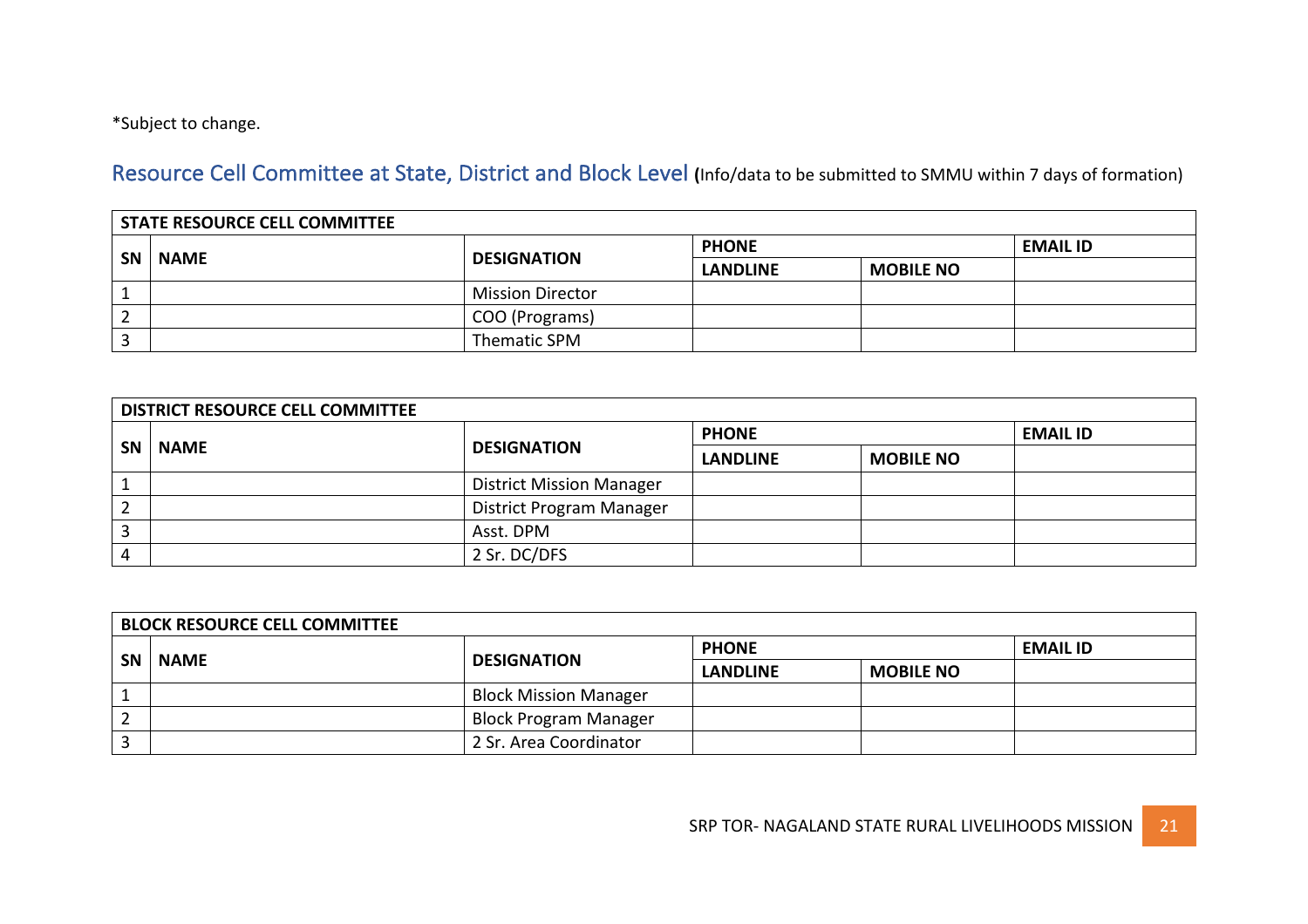# Information Format about SRP, DRP and BRP from Community Level

| <b>STATE RESOURCE PERSON - COMMUNITY LEVEL</b> |             |                                          |                 |              |                |                                 |                                        |                                            |               |  |
|------------------------------------------------|-------------|------------------------------------------|-----------------|--------------|----------------|---------------------------------|----------------------------------------|--------------------------------------------|---------------|--|
| SN                                             | <b>NAME</b> | <b>OF</b><br><b>TYPE</b><br><b>CADRE</b> | <b>DISTRICT</b> | <b>BLOCK</b> | <b>VILLAGE</b> | <b>NAME</b><br>OF<br><b>SHG</b> | <b>OF</b><br><b>NAME</b><br><b>VLO</b> | <b>NAME</b><br><b>OF</b><br><b>CLF/BLF</b> | <b>MOBILE</b> |  |
|                                                |             |                                          |                 |              |                |                                 |                                        |                                            |               |  |
| ∠                                              |             |                                          |                 |              |                |                                 |                                        |                                            |               |  |

| <b>DISTRICT RESOURCE PERSON - COMMUNITY LEVEL</b> |             |                             |           |                 |              |                |                                        |                                        |                                            |               |
|---------------------------------------------------|-------------|-----------------------------|-----------|-----------------|--------------|----------------|----------------------------------------|----------------------------------------|--------------------------------------------|---------------|
| <b>SN</b>                                         | <b>NAME</b> | <b>TYPE</b><br><b>CADRE</b> | <b>OF</b> | <b>DISTRICT</b> | <b>BLOCK</b> | <b>VILLAGE</b> | <b>NAME</b><br><b>OF</b><br><b>SHG</b> | <b>OF</b><br><b>NAME</b><br><b>VLO</b> | <b>NAME</b><br><b>OF</b><br><b>CLF/BLF</b> | <b>MOBILE</b> |
|                                                   |             |                             |           |                 |              |                |                                        |                                        |                                            |               |
|                                                   |             |                             |           |                 |              |                |                                        |                                        |                                            |               |

| <b>BLOCK RESOURCE PERSON - COMMUNITY LEVEL</b> |             |                                          |                 |              |                |                           |                               |                                     |               |  |
|------------------------------------------------|-------------|------------------------------------------|-----------------|--------------|----------------|---------------------------|-------------------------------|-------------------------------------|---------------|--|
| <b>SN</b>                                      | <b>NAME</b> | <b>OF</b><br><b>TYPE</b><br><b>CADRE</b> | <b>DISTRICT</b> | <b>BLOCK</b> | <b>VILLAGE</b> | <b>NAME</b><br><b>SHG</b> | OF   NAME<br>OF<br><b>VLO</b> | <b>NAME</b><br>OF<br><b>CLF/BLF</b> | <b>MOBILE</b> |  |
|                                                |             |                                          |                 |              |                |                           |                               |                                     |               |  |
|                                                |             |                                          |                 |              |                |                           |                               |                                     |               |  |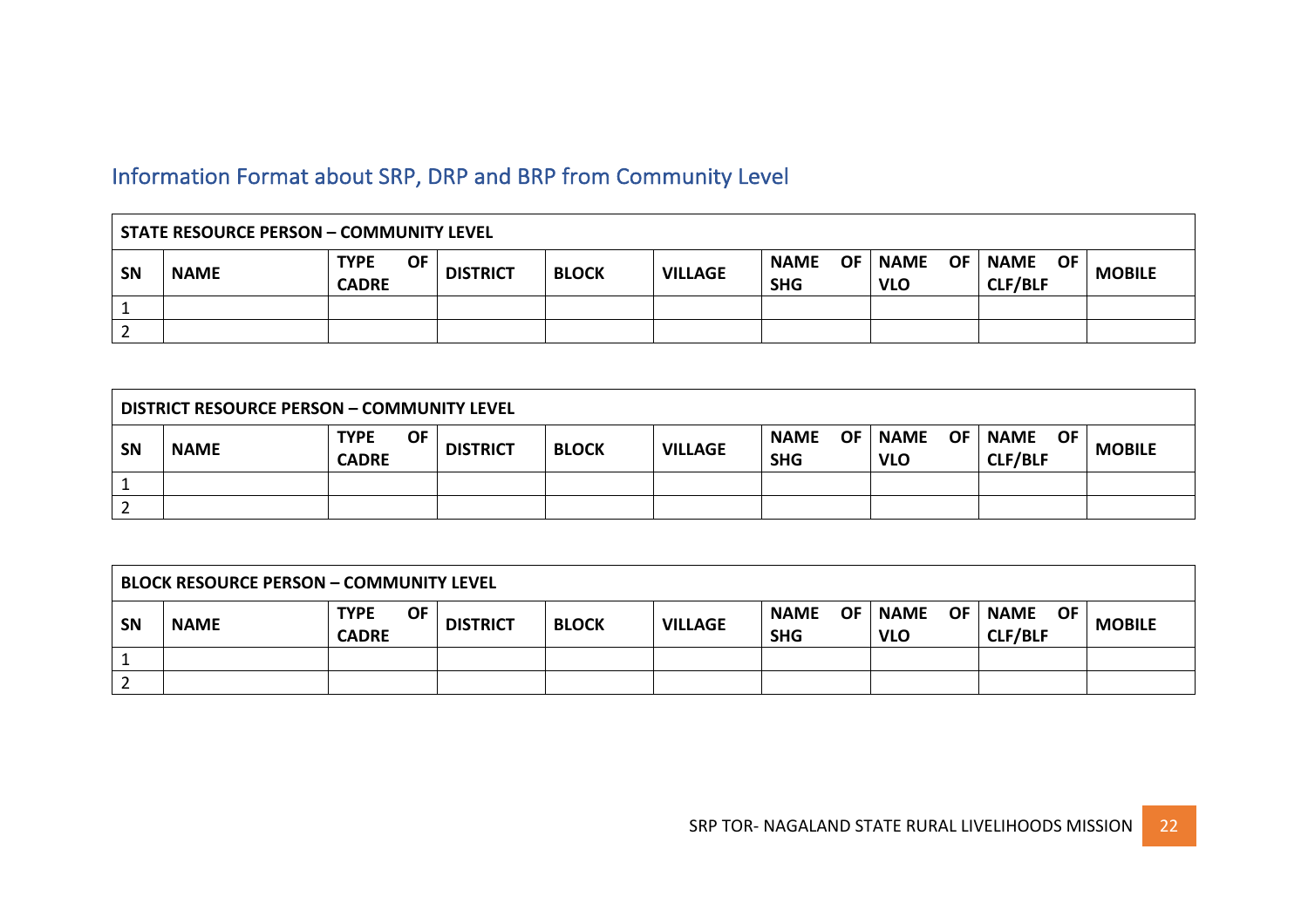# Scope of Work for the SRP Deployment

### **1. Planning:**

- Assist SRLM in preparation of State annual action plan. Once the State level planned annual physical targets against key deliverables are approved, help the SRLM to break the targets into quarterly and monthly targets at district, block and up to village level.
- Assist SRLM in planning for resources CRPs/Community Cadres, convergence with line departments, training material development.
- Assist SRLM in planning training calendar preparation.
- Assist SRLM in planning for identification and documentation of best practices.
- Assist SRLM in planning the development of continuous Monitoring & evaluation framework.

### **2.** Execution of the plan:

- Assist SRLM in the execution of village action plan including village entry, planning, collection and analysis of progress data for thematic activities.
- Assist SRLM in formation, orientation, and functioning of thematic VLO subcommittees in execution and Monitoring of the village's thematic interventions.
- Assist SRLM in organizing all training & capacity building events as per the training calendar for staff, CRPs and Community Cadres.
- Assist SRLM in promotion and strengthening of thematic groups/collectives.
- Assist SRLM in the implementation of various advisories and guidelines issued by the Ministry.

### **3.** Achieving targets, Monitoring and documentation:

- Participate in monthly state level progress review meeting (Physical & Financial), taking inputs from field visits and MIS data. Preparation of action plan for the next month to achieve the planned physical target
- Assist SRLM to ensure periodic field visits of state and district level SRLM staff for on-field review.
- Assist SRLM identify best practice sites during field visits and document them (write up, short video clips).
- Submit a detail activity report at the end of every month in the specified format in order to claim dues from the respective project offices.

### **4. Immersion site development:**

Through the supports of SRPs all the relevant thematic interventions  $-$ Institution Building-Capacity Building; Social Inclusion-Social Development; Financial Inclusion; Livelihoods; convergence, need-based partnership may be showcased in clusters (Village/Blocks). This should include starting from village entry exercise to develop village plan and individual household level plan on asset, access to rights & entitlements, skill development/improvement, and its implementation and impact assessment based on primary data analysis.

### **5. Training and Capacity Building;**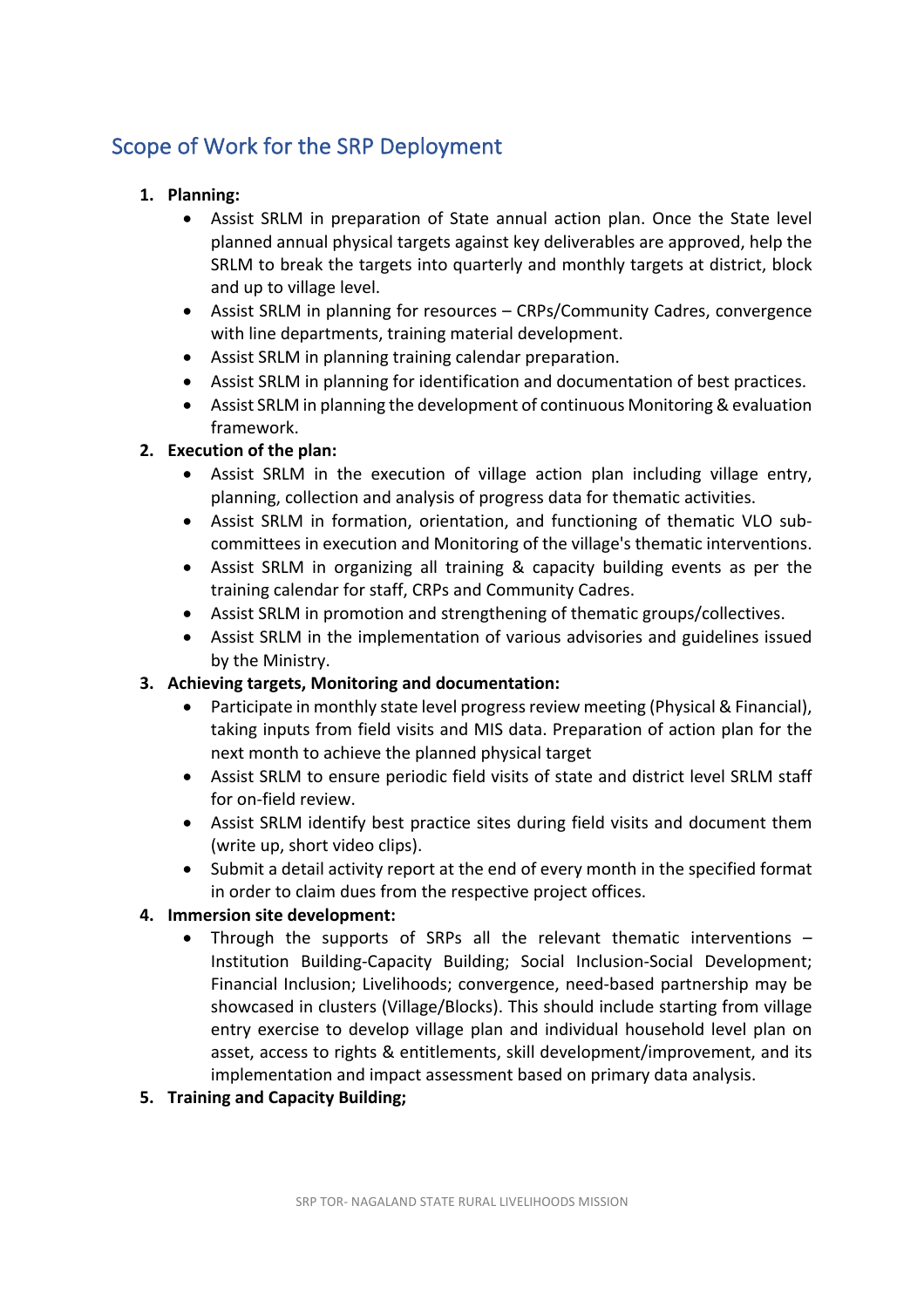- Conduct Training Needs Assessment (TNA); develop training curriculum and modules of various program; and prepare behaviour change communication materials and training materials.
- Assist SRLM in preparing capacity building plan (training calendar, monthly training plan) for community institutions, community cadre, mission staff and other stakeholders.
- Conduct Training of Trainers (ToT) on different thematic areas.
- Submit reports at the respective level like BMMU/DMMU/SMMU within seven days of completion of each training programme both in hard and soft form.

# Terms and Condition (Deployment Protocol) for State Resource Pool

- 1. State Resource Persons shall be empaneled for a period of 3 years but there shall be yearly review of performance of each SRP. The continuation of a SRP depends on the outcome of the review every year. After expiry of the life of the empaneled list, i.e., 3 years; a fresh empanelment shall be done following the same guideline by the SRLM.
- 2. Services of the Resource Person will be hired as per requirement of the project for maximum 60 days per annum. At the beginning of every month the concerned Program Officials will prepare a training plan and intimate the Resource Person after the approval from the competent Authority. Only in exceptional cases or in case of urgency, the Resource Person will be informed by the project at least 3 days before the commencement of the training programme. In case of urgency or need based training the Competent Authority is independent to take their services by issuing a letter.
- 3. Performance of the Resource Person will be reviewed after completion of every task by the competent authority at respective level (State, District, Block) based on the report submitted by him/her and feedback collected from the participants as well as concerned staff during the training programme/task/Assignment.
- 4. The Resource Person needs to follow the training schedule and quality standard. If there is any deviation prior approval to be taken from respective offices of NSRLM.
- 5. NSRLM reserves the right to cancel the assignment at any time during the process if deliverables are not as per ToR or if found indulged in any unfair practices detrimental to the Mission.
- 6. Competent Authority is independent to act against any malpractices observed during the training.
- 7. In case of any discrepancies, SMD, NSRLM, shall be the appellate Authority and his/her decision may be considered final.
- 8. This is not permanent employment, and NSRLM is under no obligation, post empanelment to avail the services of the resource person. It may be the sole discretion of NSRLM as per the requirement to invite /not invite an empaneled resource person.
- 9. The parties submit all their disputes arising out of or in connection with this Agreement to the exclusive jurisdiction of the Courts of respective State.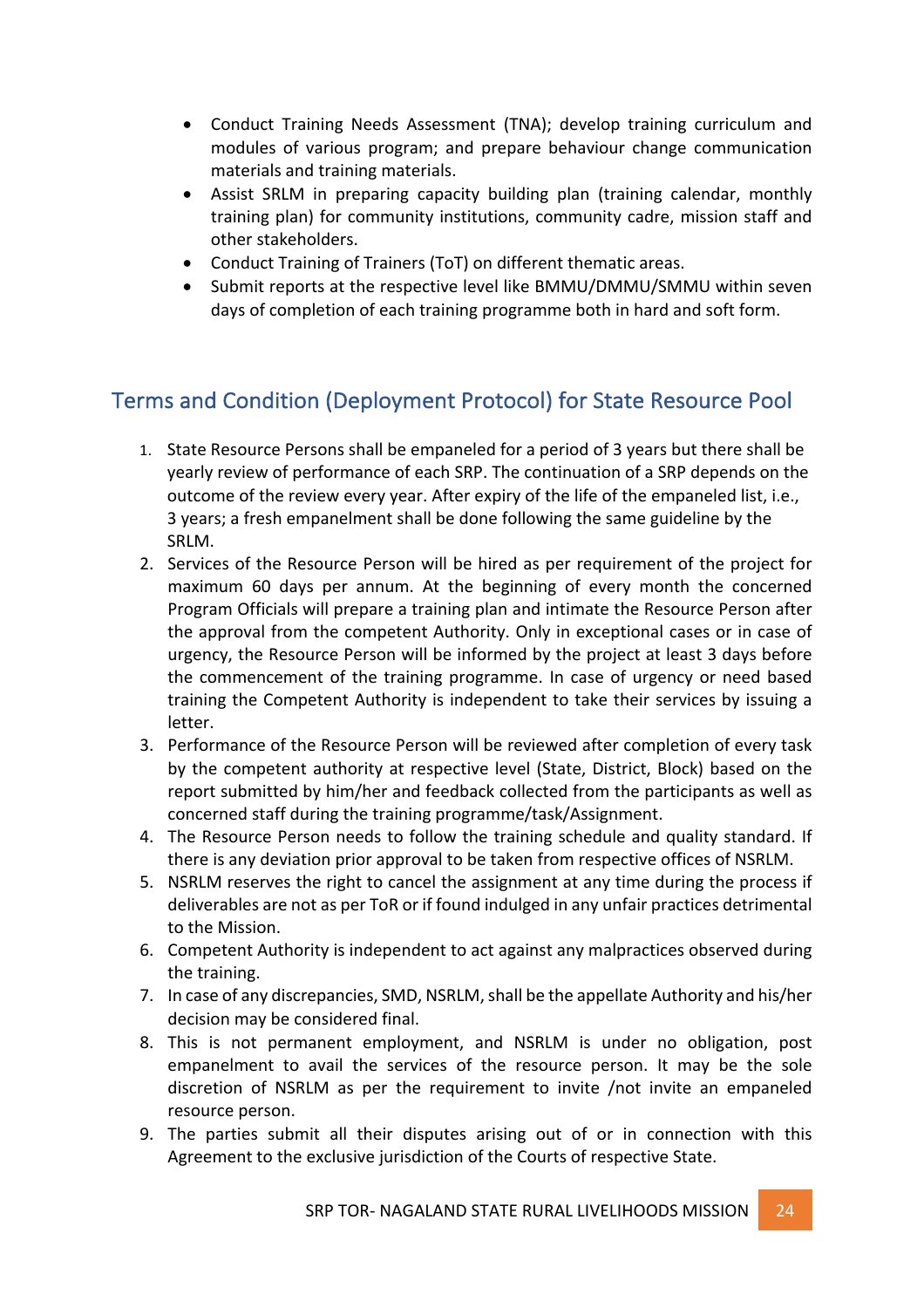### Submission of Reports and Bills by the SRP

- 1. SRP shall prepare and submit a detailed work plan for the work allocated with travel details to SMMU for approval.
- 2. Based on the advice of thematic SPM post-approval from competent authorities, respective district team shall make travel and stay arrangements for the SRP as per the approved plan.
- 3. At the end of every assignment, the SRP shall submit a detailed report and relevant bills /invoice in original of the current month to the respective DMMU/SRLM on or before the 5thof the next month. All bills/invoice must be certified by SRP.
- 4. Post-approval from competent authority of all bills /invoices submitted by the SRP, the Accounts Division / HR Division of NSRLM shall make payment of resource fee and reimbursement of TA&DA as per norm /rule of the SRLM to the SRP. NSRLM team shall ensure that the payment all bills /invoice to the SRP are made within one month of submission of the claim /payment documents.

Annexures- Thematic/Domain Work Description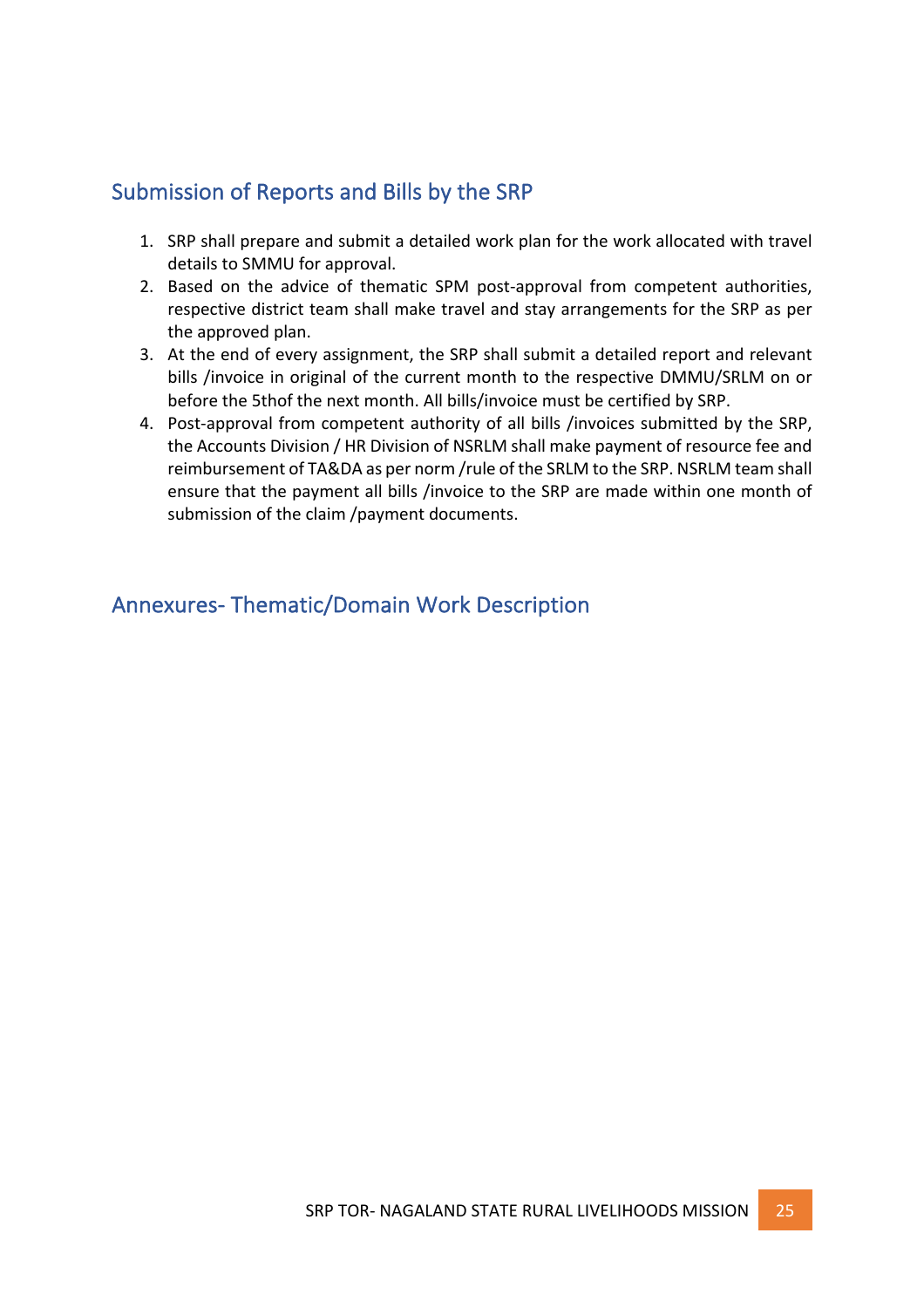#### **Annexure I**

#### **THEME: INSTITUTIONS BUILDING AND CAPACITY BUILDING**

Government of India and State Government is implementing a wide range of programmes to address different dimensions of poverty and deprivation. Towards this cause, NSRLM have mobilized rural poor households into SHG (women) fold and federated them into their own higher level Village Organizations and Cluster/Block Level Federations which provides the institutions with voice, space and resources. These platforms 'of the poor' and 'for the poor' would partner with local self-governments, public service providers, banks, Non- Government Organizations (NGOs), other Civil Society Organizations(CSOs), Academic, Training and Research Institutions, Public-Public, Public-Private, Public- Private-Community Partnerships, private sectors and other mainstream institutions to facilitate in building, supporting and sustaining livelihoods of the poor by harnessing the innate capabilities of the poor, complements them with capacities (information, knowledge, skills, tools, finance and collectivization) to deal with the rapidly changing external world. This will result in building an enabling environment for poor to access their rights and entitlements, public services and innovations.

A multi-pronged approach is adopted for providing continuous capacity building of the SHGs, their federations, including other key stakeholders- government functionaries, bankers, NGOs CBOs, etc.

SRPs empanelled for Institution Building and Capacity Building is expected to support SRLM/DMMU in developing appropriate strategies and capacity building of Mission staff, SHGs and their federation leaders, CBO staff and community cadres. They are also expected to develop few SHG federations as resource federations to scale up the interventions.

- 1. Master's degree in any discipline or equivalent degree/diploma or 4-year Bachelor's degree in Social Work, Management, Engineering, Agriculture Science, Veterinary, Forestry, Horticulture etc. with minimum 5 years of extensive experience and expertise with large scale poverty alleviation programs in the following areas:
	- a. Promotion and Strengthening of SHG and their federations
	- b. Governance and administration
	- c. Financial management and Accounting and Auditing
	- d. Registration and legal aspects
	- e. Designing training programmes and development of modules, manuals and kit etc.
	- f. Excellent participatory training and facilitation skills
	- g. Coordination and Liasioning skills
	- h. Mentoring, handholding and counselling skills
- 2. Excellent reading, writing, documentation, articulation & communication skills in English and regional language
- 3. Computer literate MS office applications and internet
- 4. Having a comprehensive understanding on NRLM processes and activities
- 5. Willing to travel extensively in remote areas across the state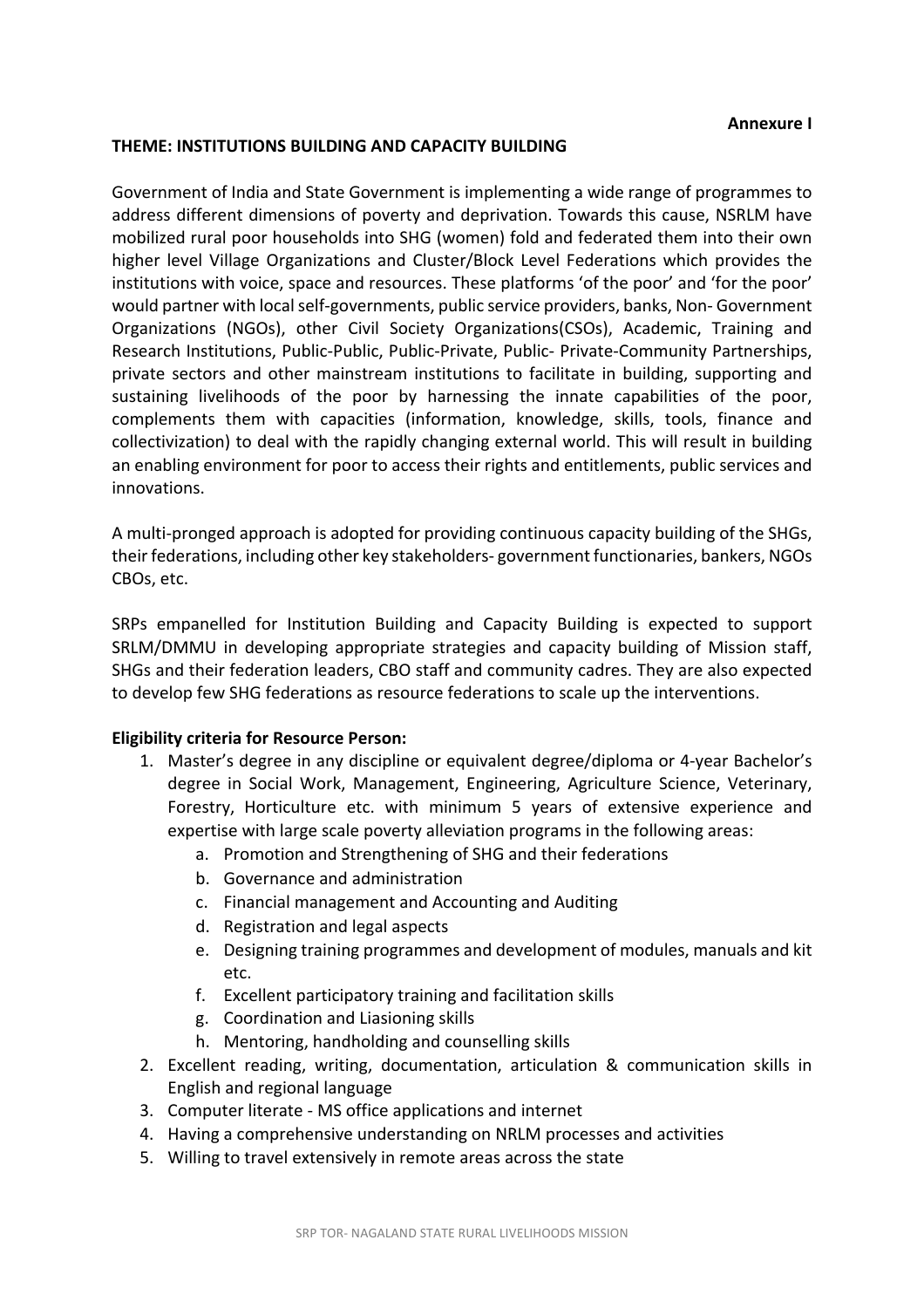### **Annexure II**

### **THEME: SOCIAL INCLUSIONS & SOCIAL DEVELOPMENT**

NSRLM has brought huge number of rural poor households into SHG fold and federated them into their own institutions as a strategy for addressing poverty, as such it is important to ensure the access to various rights, entitlements and services to poor households. There are number of programmes and schemes proposing to give such rights, entitlements and services such as MGNREGS, SBM, NSAP, PMAY, ICDS, PMKVY, DDU-GKY, PMJJY, PMJSY, etc. Effectiveness of these programmes can be vastly enhanced with linkages between the institutions of the poor, PRIs and the respective line departments. For making this linkage effective, NSRLM seek experienced people who has experience in different social development and convergence programmes and schemes as National/State Resource Persons. 

The resource persons who will be empanelled are expected to support SRLM in establishing convergence and partnerships with PRIs, line departments and other stakeholders. These partnerships would enable for developing different models for service delivery. NRLM/SRLM would be working on developing these partnerships with Non- Government Organizations (NGOs) and other Civil Society Organizations(CSOs), Academic, Training and Research Institutions, Public-Public, Public-Private, Public- Private-Community Partnerships build synergies; it would also build a variety of partnerships for poor to increase the access to their rights and entitlements, public services, innovations, expertise and other services. NRLM has a special focus on priority and early inclusion of the poorest of the poor and other vulnerable sections of community viz., Households automatically included by the SECC, Schedule Caste (SC), Schedule Tribe (ST), Particularly Vulnerable Tribal Groups (PVTGS), women headed families, elderly persons, People living with different abilities (PwDs), minority groups and people living in extremist affected areas, hill terrains (hard to reach areas), trafficked women, people engaged in unhygienic occupations (ex-manual scavengers), transgender, HIV/AIDS+ persons and their families, families with one or more persons suffering from chronic illness etc. 

- 1. Master's Degree or equivalent in any relevant subjects with minimum 5 years of relevant work experience of conceptualizing, planning and implementing the inclusion of PWDs, Elderly, PVTGs and other vulnerable communities within large scale social development/community development/poverty alleviation /Rural development/ Local governance programs/ Community Medicine/Nutrition/Public Health in various states
- 2. Good participatory training and facilitation skills with proven ability and experience in delivering trainings in English/regional language, development of modules, manuals and kit etc.
- 3. Proven skills on going and mentoring trainers as well as field staff
- 4. Excellent reading, writing and communication skills
- 5. Computer literate MS office applications and internet
- 6. Having a comprehensive understanding on NRLM processes and activities
- 7. Willing to travel extensively in remote areas across the state.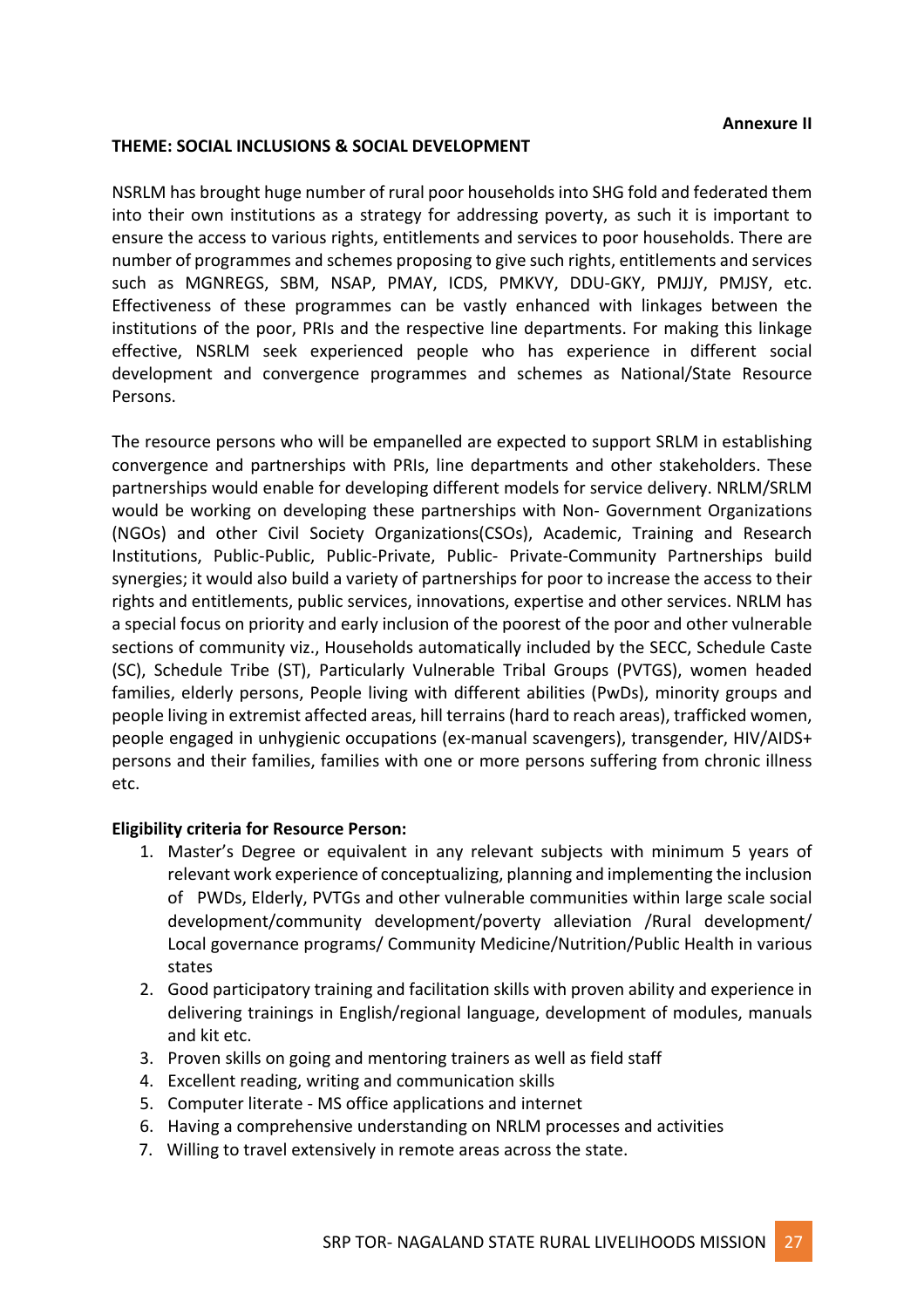#### **Annexure III**

#### **THEME: LIVELIHOODS**

NSRLM ensures the poor are provided with the requisite skills for managing their institutions, linking up with markets, enhancing their existing livelihoods, enhancing their credit absorption capacity and credit worthiness. Accordingly, NSRLM has been strengthening livelihoods interventions in both Farm and Non-Farm sector. In farm sector we would like to engage Resource Persons in Agro-ecological practices, Value chain and commodity marketing, NTFP and livestock based livelihoods opportunities especially Piggery, Poultry, and Cattle rearing. In Non-Farm Sector, we would to engage resource persons with experience in entrepreneurship, setting up small business, Business planning, Handloom and Handicrafts products production including product designing, branding and marketing. This is an opportunity to increase the income of the small and marginal women through these interventions. The empanelled SRP pool will help in supporting NSRLM in the following activities:

- Planning of farm and non-farm interventions, and in identifying, planning, training and rolling out the desired livelihood opportunities with SHG/VLO/CLF/PG/PCs
- Development of value addition and market linkage strategies for farm and Non-farm product
- Development of training modules for various interventions, including development of protocols, package of practices, concept notes and proposal
- Providing training to District /Block/Community Resource Persons and other associated members for the said activity
- Identification and documentation of best practices

- 1. Master's Degree or equivalent in Environmental Science/Agriculture /Agri Engineering/ Business Management and Marketing /Social sciences/Entrepreneurship/Fashion Designing/Fashion Technology and similar degrees
- 2. Minimum 5 years in a large size livelihood development project or in reputed industry at middle management level, responsible for promotion of farm based e.g. Sustainable Agriculture/ organic agriculture practices and allied activities based livelihoods or managing commodity business in scale, certification, sourcing, value addition, marketing etc and in non-farm on entrepreneurship, Business planning, handloom and handicraft production, product development, Branding and marketing
- 3. Excellent reading, writing and communication skills
- 4. Computer literate MS office applications and internet
- 5. Having a comprehensive understanding on NRLM processes and activities
- 6. Willing to travel extensively in remote areas across the state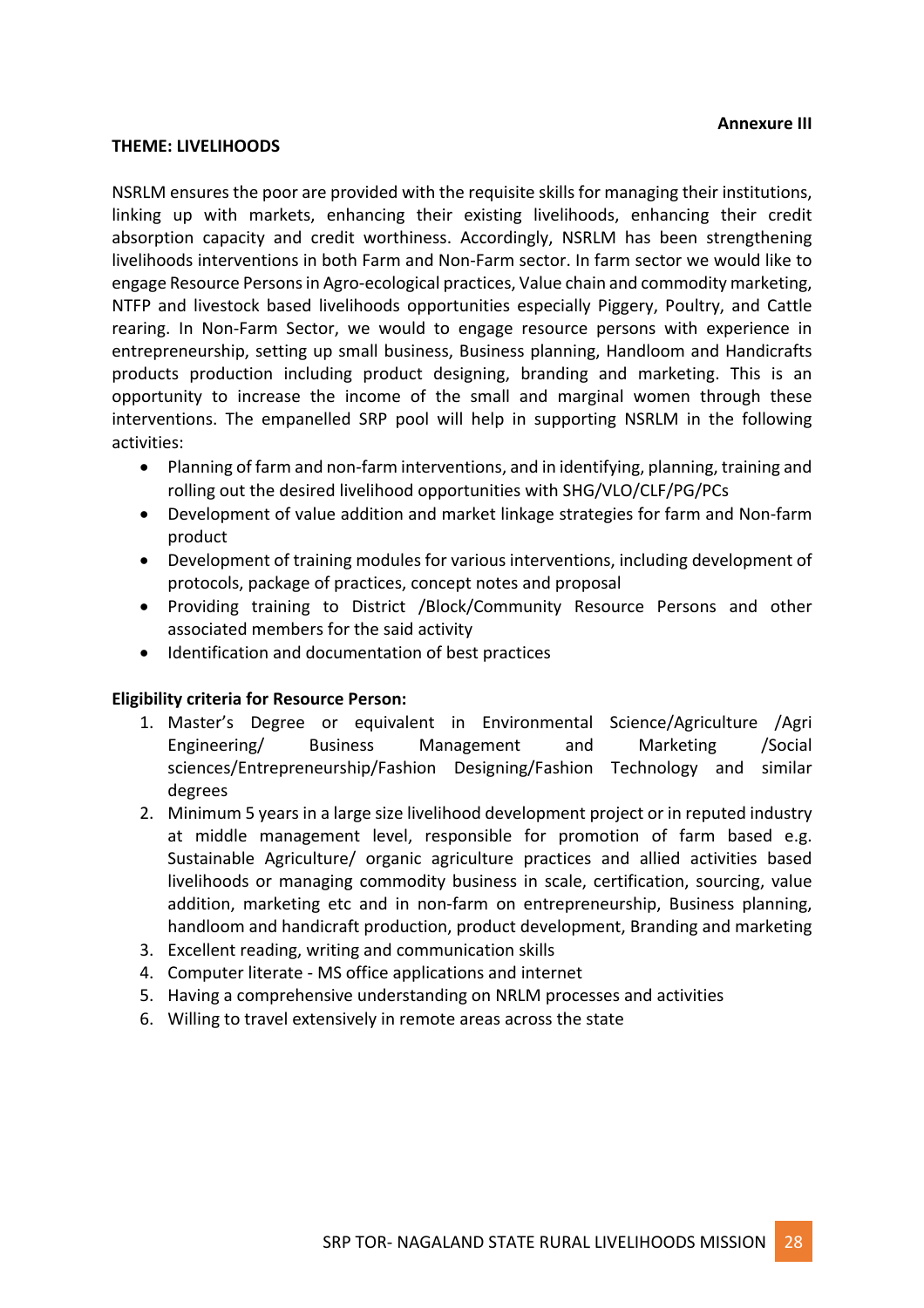#### **Annexure IV**

#### **THEME: FINANCIAL INCLUSIONS**

DAY-NRLM works towards increasing the portfolio of savings, credit, insurance (life, health and assets), pension and remittances through the institutions of rural poor directly or in partnership with mainstream financial institutions using various institutional mechanisms and technologies. Accordingly, NSRLM facilitates access to various financial services to rural poor at affordable cost and in effective way. These include financial literacy, SHG -Bank linkages, savings, credit, insurance (Linkage with PMJJBY, PMSBY, APY, Livestock insurance, Agri. insurance etc), remittance s, pension and counselling on financial services/matters.

The core of the NSRLM financial inclusion and investment strategy is "making rural poor the preferred clients of the banking system and mobilizing/making bank credit available". In the above mentioned context, NSRLM intends to empanel State Resource Persons (SRPs) under various specialization/category to provide need based services. The SRPs are expected to provide technical & handholding support to SRLMs/DMMU to facilitate bank linkages, Financial Literacy, Insurance & Social Security, Digital Finance and Financial Management of SHG-Federations and other related activities of Financial Inclusion.

- 1. Master's Degree or equivalent in any discipline preferably in Social Science/Management/Commerce/Engineering/Science/Economics/Agriculture from recognized Institute or University
- 2. Minimum 5 years work experience with Public/Private/Co-operative sector
- 3. Experience in Banks/RSETIs/RBI/BABARD/SIDBI/large scale SHG based poverty alleviation programs/Rural
- 4. Development programs at State/national level
- 5. Excellent reading, writing and communication skills
- 6. Computer literate MS office applications and internet
- 7. Having a comprehensive understanding on NRLM processes and activities
- 8. Willing to travel extensively in remote areas across the state